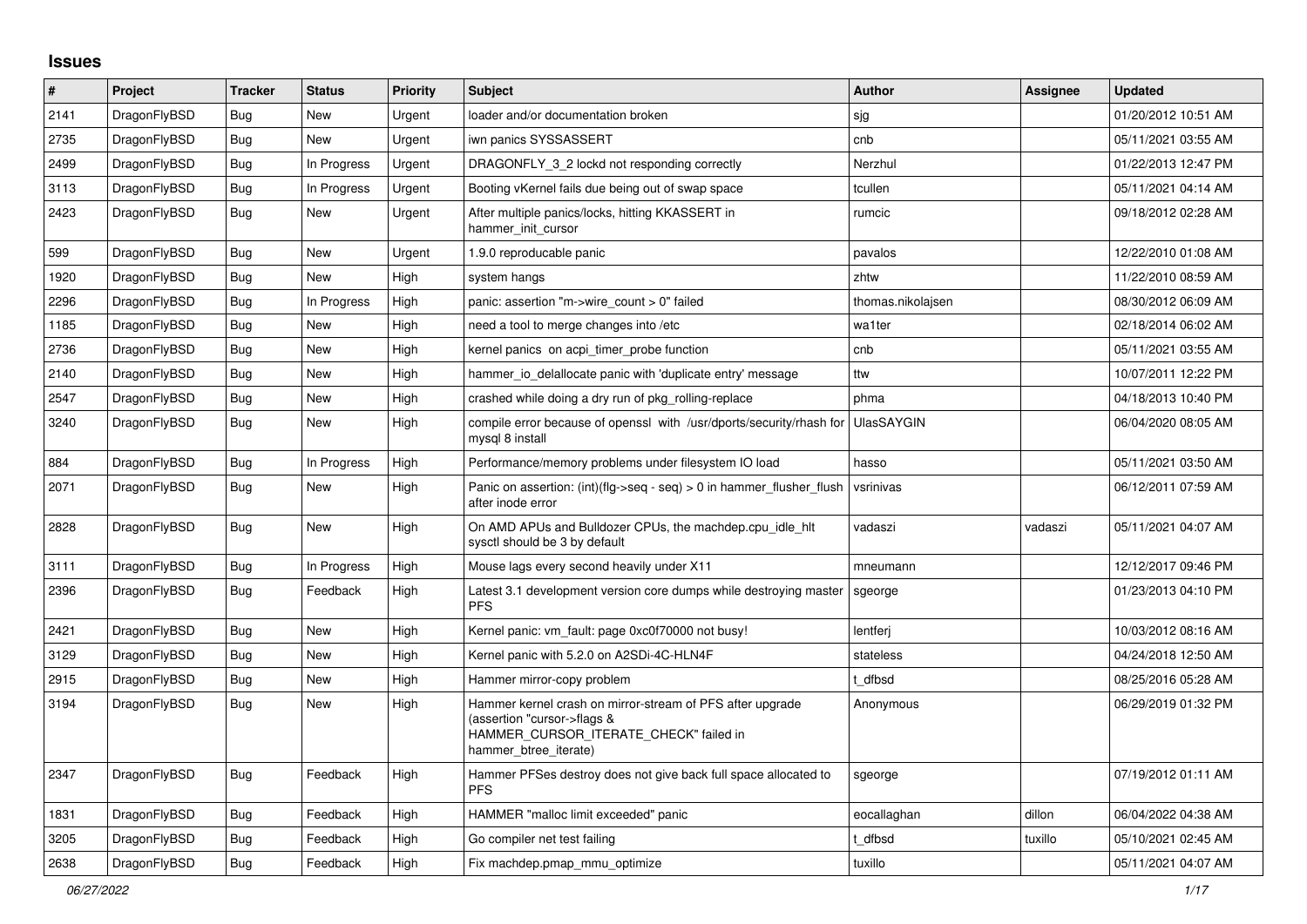| $\pmb{\#}$ | Project      | <b>Tracker</b> | <b>Status</b> | <b>Priority</b> | Subject                                                                | Author             | Assignee  | <b>Updated</b>      |
|------------|--------------|----------------|---------------|-----------------|------------------------------------------------------------------------|--------------------|-----------|---------------------|
| 3266       | DragonFlyBSD | Bug            | New           | High            | Filesystems broken due to "KKASSERT(count &<br>TOK_COUNTMASK);"        | tkusumi            |           | 03/15/2021 01:21 PM |
| 3124       | DragonFlyBSD | <b>Bug</b>     | <b>New</b>    | High            | DragonFlyBSD 5.0.2 with Hammer2 with UEFI install doesn't boot         | wiesl              |           | 06/18/2019 05:07 AM |
| 2495       | DragonFlyBSD | Bug            | New           | High            | DFBSD v3.3.0.960.g553fe7 - ocnt != 0" failed in<br>prop_object_release | tuxillo            |           | 05/31/2022 04:08 PM |
| 1198       | DragonFlyBSD | <b>Bug</b>     | New           | High            | DDB loops panic in db read bytes                                       | corecode           | tuxillo   | 05/11/2021 03:51 AM |
| 2870       | DragonFlyBSD | Bug            | <b>New</b>    | High            | Broken text and icons when glamor acceleration is used                 | 375gnu             | ftigeot   | 01/31/2016 12:13 AM |
| 2117       | DragonFlyBSD | Bug            | New           | High            | ACPI and/or bce(4) problem with 2.11.0.673.g0d557 on HP DL380<br>G6    | pauska             |           | 08/22/2011 10:15 AM |
| 2825       | DragonFlyBSD | <b>Bug</b>     | <b>New</b>    | High            | 3x dhclient = hanging system (objcache exhausted)                      | jaccovonb          | sepherosa | 05/11/2021 03:55 AM |
| 2930       | DragonFlyBSD | Bug            | New           | High            | 'objcache' causes panic during 'nfs_readdir'                           | tofergus           |           | 07/26/2016 01:09 PM |
| 2657       | DragonFlyBSD | Bug            | <b>New</b>    | High            | Needs acl to migrate our servers                                       | ferney             |           | 03/31/2014 11:37 AM |
| 1387       | DragonFlyBSD | <b>Bug</b>     | Feedback      | Normal          | zero-size malloc and ps: kvm_getprocs: Bad address                     | qhwt+dfly          |           | 05/11/2021 04:00 AM |
| 3219       | DragonFlyBSD | <b>Bug</b>     | New           | Normal          | x11/xorg port can not be build                                         | <b>UlasSAYGIN</b>  |           | 03/31/2020 08:57 AM |
| 2840       | DragonFlyBSD | Bug            | <b>New</b>    | Normal          | wrong voltage is reported                                              | yellowrabbit2010   |           | 09/11/2015 06:09 PM |
| 2412       | DragonFlyBSD | <b>Bug</b>     | <b>New</b>    | Normal          | wlan0 fails to get address via dhclient                                | nonsolosoft        |           | 08/30/2012 05:55 AM |
| 1941       | DragonFlyBSD | Bug            | <b>New</b>    | Normal          | wlan config crash                                                      | abandon.every.hope |           | 12/24/2010 07:54 PM |
| 3231       | DragonFlyBSD | <b>Bug</b>     | <b>New</b>    | Normal          | wifi drops on 5.8                                                      | tse                |           | 04/06/2020 05:08 AM |
| 243        | DragonFlyBSD | <b>Bug</b>     | Feedback      | Normal          | weird behavior in the shell                                            | swildner           |           | 05/31/2022 02:51 PM |
| 1921       | DragonFlyBSD | Bug            | In Progress   | Normal          | we miss mlockall                                                       | alexh              | tuxillo   | 06/18/2022 04:08 AM |
| 3089       | DragonFlyBSD | Bug            | In Progress   | Normal          | vtnet(4) - disable TCP checksum offload by default                     | jlane              | vadaszi   | 05/11/2021 04:14 AM |
| 1850       | DragonFlyBSD | Bug            | New           | Normal          | volume-add on hammer root fs panic                                     | Johannes.Hofmann   |           | 04/18/2019 04:27 AM |
| 2154       | DragonFlyBSD | <b>Bug</b>     | New           | Normal          | vkernel copyout() doesn't return EFAULT on error                       | vsrinivas          |           | 10/20/2011 03:53 AM |
| 1429       | DragonFlyBSD | <b>Bug</b>     | Feedback      | Normal          | vkernel bug - "mfree: m->m_nextpkt != NULL"                            | dillon             |           | 05/11/2021 04:00 AM |
| 2577       | DragonFlyBSD | Bug            | New           | Normal          | virtio-blk iops performance is cpu limited on high end devices         | gis278             | vsrinivas | 08/01/2013 02:28 PM |
| 2493       | DragonFlyBSD | <b>Bug</b>     | New           | Normal          | vidcontrol: invalid video mode name                                    | Svarov             |           | 01/24/2013 09:55 AM |
| 2224       | DragonFlyBSD | Bug            | <b>New</b>    | Normal          | v2.13.0.291.gaa7ec - Panic on fq while installing world                | tuxillo            |           | 11/18/2011 01:40 AM |
| 3206       | DragonFlyBSD | Submit         | <b>New</b>    | Normal          | update psm/kbd to FreeBSD 12.0 code                                    | htse               |           | 10/05/2019 03:49 PM |
| 3282       | DragonFlyBSD | Bug            | New           | Normal          | unexpected errno value from fopen()                                    | bhaible            |           | 07/10/2021 03:34 AM |
| 2708       | DragonFlyBSD | Bug            | New           | Normal          | unable to send TCP nor UDP on age(4) interface                         | dermiste           |           | 05/11/2021 03:54 AM |
| 3239       | DragonFlyBSD | <b>Bug</b>     | New           | Normal          | unable to SIGKILL glitched emacs                                       | piecuch            |           | 05/26/2020 03:30 AM |
| 742        | DragonFlyBSD | <b>Bug</b>     | In Progress   | Normal          | umount problems with multiple mounts                                   | corecode           | tuxillo   | 06/25/2022 04:02 AM |
| 3184       | DragonFlyBSD | Bug            | New           | Normal          | tsleep(9) return value when PCATCH specified                           | tkusumi            |           | 04/03/2019 06:49 AM |
| 3196       | DragonFlyBSD | <b>Bug</b>     | New           | Normal          | test issue after redmine upgrade (2)                                   | tuxillo            |           | 07/05/2019 04:33 AM |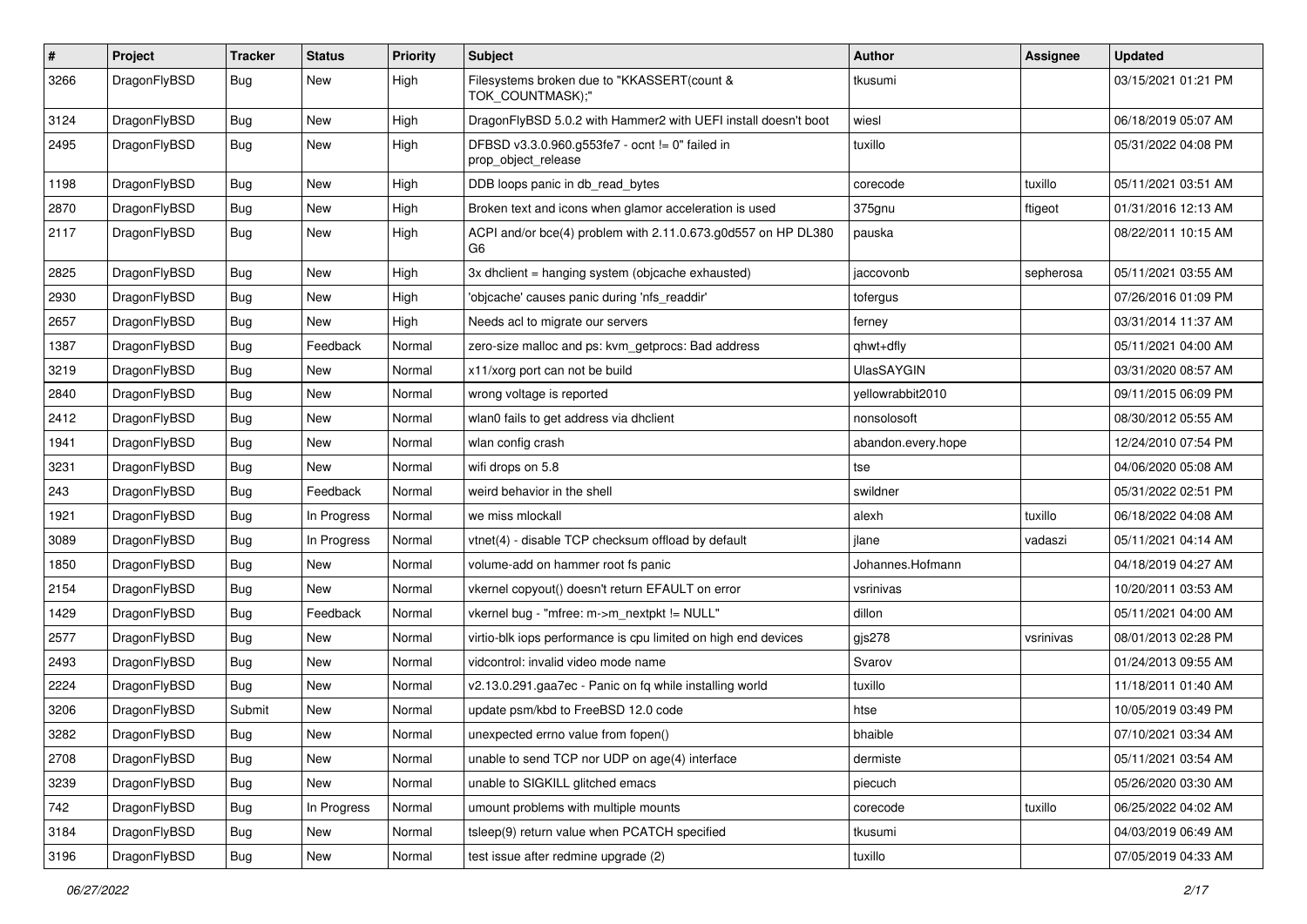| $\pmb{\#}$ | Project      | <b>Tracker</b> | <b>Status</b> | <b>Priority</b> | Subject                                                                                                        | <b>Author</b>    | Assignee | <b>Updated</b>      |
|------------|--------------|----------------|---------------|-----------------|----------------------------------------------------------------------------------------------------------------|------------------|----------|---------------------|
| 3252       | DragonFlyBSD | Bug            | <b>New</b>    | Normal          | tcsetattr/tcgetattr set errno incorrectly on non-TTY                                                           | tonyc            |          | 10/26/2020 09:34 PM |
| 731        | DragonFlyBSD | Bug            | <b>New</b>    | Normal          | system freeze on "slice too large"                                                                             | corecode         | tuxillo  | 06/25/2022 04:01 AM |
| 2248       | DragonFlyBSD | Bug            | <b>New</b>    | Normal          | sysctl panic                                                                                                   | pavalos          |          | 11/23/2011 06:23 PM |
| 3025       | DragonFlyBSD | Bug            | <b>New</b>    | Normal          | sys/dev/powermng/powernow/powernow.c:284: bad comparison ?                                                     | dcb              |          | 09/23/2017 07:45 AM |
| 3076       | DragonFlyBSD | Bug            | <b>New</b>    | Normal          | sys/dev/netif/ig_hal/e1000_ich8lan.c:1594: sanity checking mixup?                                              | dcb              |          | 10/11/2017 01:58 AM |
| 3022       | DragonFlyBSD | Bug            | New           | Normal          | sys/dev/netif/ath/ath/if ath.c:2142: strange bitmask?                                                          | dcb              |          | 04/11/2017 11:49 AM |
| 3021       | DragonFlyBSD | Bug            | In Progress   | Normal          | sys/dev/drm/i915/i915_gem_stolen.c:115]: (error) Signed integer<br>overflow for expression '65535<<20'         | dcb              |          | 04/11/2017 12:46 PM |
| 3018       | DragonFlyBSD | Bug            | <b>New</b>    | Normal          | sys/bus/u4b/wlan/if_run.c:5464]: (style) Redundant condition                                                   | dcb              |          | 04/11/2017 11:26 AM |
| 2957       | DragonFlyBSD | Bug            | Feedback      | Normal          | swapoff -a followed by swapon -a doesn't give your swap back                                                   | neilb            |          | 10/09/2016 04:17 AM |
| 2892       | DragonFlyBSD | Bug            | <b>New</b>    | Normal          | swap pager:indefinite wait bufferf error                                                                       | lhmwzy           |          | 02/21/2016 10:32 PM |
| 3209       | DragonFlyBSD | Bug            | <b>New</b>    | Normal          | svc has some minor bugs                                                                                        | arcade@b1t.name  |          | 10/24/2019 09:08 AM |
| 1368       | DragonFlyBSD | Bug            | In Progress   | Normal          | suspend signal race?                                                                                           | ghwt+dfly        |          | 05/11/2021 03:51 AM |
| 2297       | DragonFlyBSD | Bug            | <b>New</b>    | Normal          | strange NFS (client) error messages / problems                                                                 | Anonymous        |          | 02/19/2012 02:59 PM |
| 2557       | DragonFlyBSD | Bug            | <b>New</b>    | Normal          | stock 3.4.1 kernel halts during booting if dm and dm_target_crypt<br>are loaded and RAID controller is present | phma             |          | 05/12/2013 10:38 PM |
| 2055       | DragonFlyBSD | Bug            | <b>New</b>    | Normal          | $ssh + IPV6 + bridge \Rightarrow$ connection freezes                                                           | steve            |          | 04/24/2011 07:13 PM |
| 2067       | DragonFlyBSD | Bug            | New           | Normal          | sound/pcm: "play interrupt timeout, channel dead"                                                              | matthiasr        |          | 05/11/2021 03:55 AM |
| 2746       | DragonFlyBSD | Bug            | <b>New</b>    | Normal          | some fraction of xterms started from the xmonad window manager<br>get killed with SIGALRM                      | isenmann         | profmakx | 12/28/2014 02:51 AM |
| 2136       | DragonFlyBSD | Bug            | New           | Normal          | socketpair() doesn't free file descriptors on copyout failure                                                  | vsrinivas        |          | 04/05/2013 09:13 AM |
| 2090       | DragonFlyBSD | Bug            | Feedback      | Normal          | snd_hda does not support headphone automute                                                                    | justin           |          | 03/29/2012 08:03 PM |
| 1700       | DragonFlyBSD | Submit         | In Progress   | Normal          | skip boot2 menu on <enter></enter>                                                                             | Johannes.Hofmann | tuxillo  | 05/15/2022 08:35 AM |
| 2167       | DragonFlyBSD | Bug            | <b>New</b>    | Normal          | shutdown/reboot fails after uptime msg                                                                         | marino           |          | 11/28/2011 03:01 AM |
| 2199       | DragonFlyBSD | Bug            | <b>New</b>    | Normal          | screen segfaults if utmpx isn't present                                                                        | pavalos          |          | 11/15/2011 10:52 PM |
| 901        | DragonFlyBSD | Bug            | Feedback      | Normal          | route show needs to get data from all cpus                                                                     | corecode         | tuxillo  | 05/11/2021 03:50 AM |
| 1563       | DragonFlyBSD | Bug            | Feedback      | Normal          | reset(1) doesn't reset terminal to the defaults                                                                | hasso            |          | 03/10/2013 04:17 AM |
| 3217       | DragonFlyBSD | Bug            | New           | Normal          | rescue tools: make install fails if rescue folder doesn't exist                                                | t dfbsd          |          | 11/27/2019 08:16 PM |
| 3170       | DragonFlyBSD | Bug            | <b>New</b>    | Normal          | repeatable nfsd crash                                                                                          | tse              |          | 06/11/2020 05:52 AM |
| 2331       | DragonFlyBSD | Bug            | New           | Normal          | reading mouse mode from unopen file descriptor hangs mouse<br>driver                                           | phma             |          | 03/14/2012 09:43 AM |
| 2292       | DragonFlyBSD | <b>Bug</b>     | New           | Normal          | re interface with jumbo frames (mtu larger than 1500) hangs after<br>some traffic                              | Anonymous        |          | 01/31/2012 12:11 AM |
| 2045       | DragonFlyBSD | Bug            | New           | Normal          | ral(4): Fatal trap 12: page fault while in kernel mode (two panics)                                            | herrgard         |          | 11/03/2011 05:34 PM |
| 3238       | DragonFlyBSD | <b>Bug</b>     | New           | Normal          | race conditions when printing from vkernel console                                                             | piecuch          |          | 05/19/2020 02:50 PM |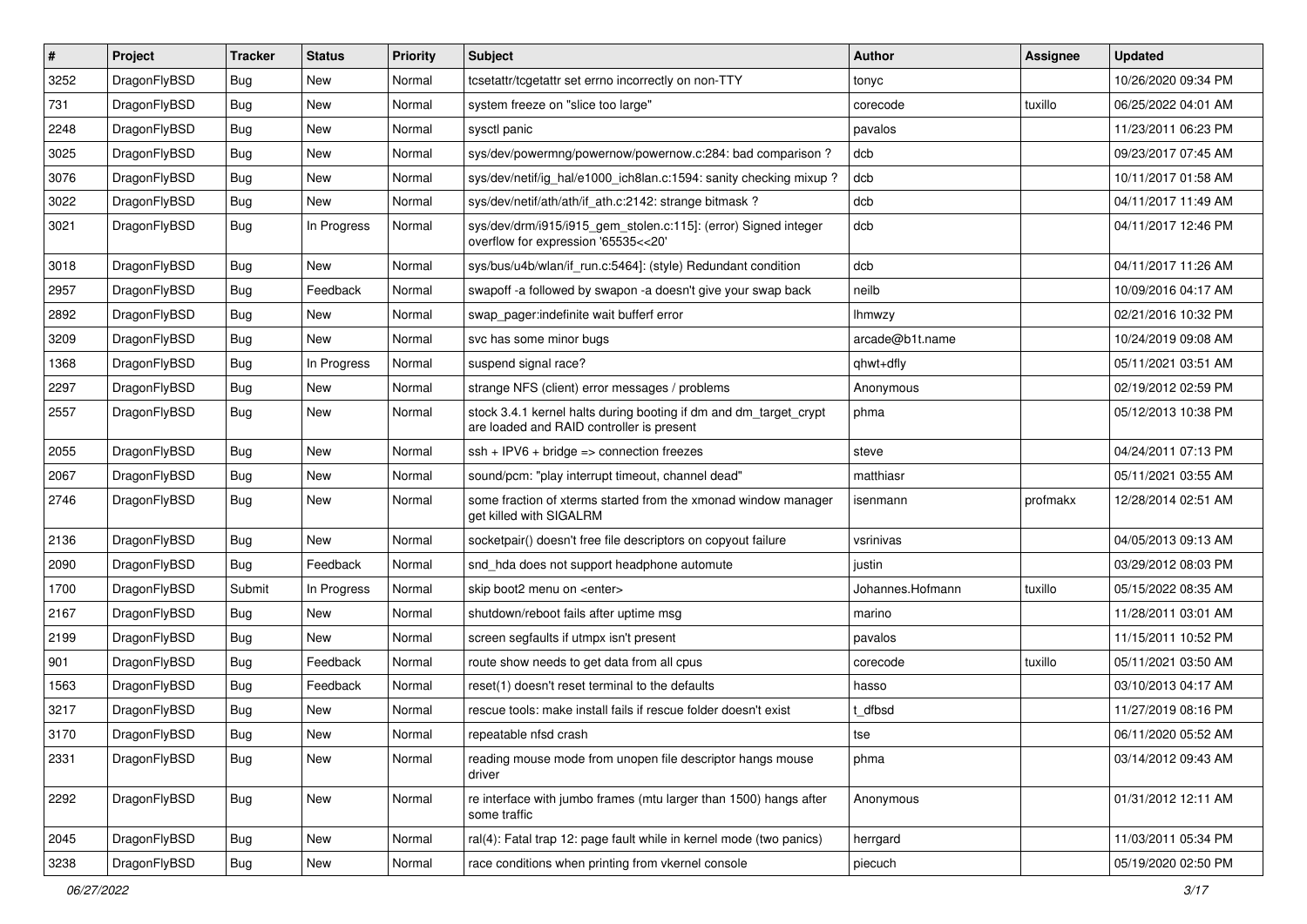| $\vert$ # | Project      | <b>Tracker</b> | <b>Status</b> | <b>Priority</b> | <b>Subject</b>                                                                                                                                                                                    | Author        | Assignee  | <b>Updated</b>      |
|-----------|--------------|----------------|---------------|-----------------|---------------------------------------------------------------------------------------------------------------------------------------------------------------------------------------------------|---------------|-----------|---------------------|
| 1440      | DragonFlyBSD | Bug            | <b>New</b>    | Normal          | ptrace/gdb doesn't work after process blocks SIGTRAP                                                                                                                                              | corecode      | tuxillo   | 05/11/2021 03:52 AM |
| 847       | DragonFlyBSD | <b>Bug</b>     | Feedback      | Normal          | processes getting stuck on mount point                                                                                                                                                            | corecode      | tuxillo   | 05/11/2021 03:50 AM |
| 2075      | DragonFlyBSD | <b>Bug</b>     | <b>New</b>    | Normal          | pflogd on x86 64                                                                                                                                                                                  | fanch         |           | 05/16/2011 04:04 PM |
| 2586      | DragonFlyBSD | Bug            | <b>New</b>    | Normal          | pf: "modulate" state seems problematic                                                                                                                                                            | srussell      |           | 09/25/2013 07:36 PM |
| 1969      | DragonFlyBSD | <b>Bug</b>     | <b>New</b>    | Normal          | pf-related network problem                                                                                                                                                                        | pavalos       | lentferj  | 02/01/2011 06:57 PM |
| 1489      | DragonFlyBSD | <b>Bug</b>     | Feedback      | Normal          | panic: ufs dirbad: bad dir                                                                                                                                                                        | rumcic        |           | 03/10/2013 04:34 AM |
| 1634      | DragonFlyBSD | <b>Bug</b>     | <b>New</b>    | Normal          | panic: spin_lock: 0xe4ad1320, indefinitive wait!                                                                                                                                                  | elekktretterr |           | 01/19/2015 03:21 AM |
| 2080      | DragonFlyBSD | Bug            | New           | Normal          | panic: lockmgr thrd sleep: called from interrupt, ipi, or hard code<br>section                                                                                                                    | rumcic        |           | 05/30/2011 05:06 PM |
| 3245      | DragonFlyBSD | Bug            | <b>New</b>    | Normal          | panic: free: guard1x fail, i915 load from loader.conf                                                                                                                                             | polachok      |           | 08/21/2020 10:36 AM |
| 1249      | DragonFlyBSD | <b>Bug</b>     | Feedback      | Normal          | panic: ffs vfree: freeing free inode                                                                                                                                                              | rumcic        |           | 03/10/2013 05:13 AM |
| 2370      | DragonFlyBSD | Bug            | <b>New</b>    | Normal          | panic: ffs valloc: dup alloc                                                                                                                                                                      | marino        | vsrinivas | 02/01/2013 09:28 AM |
| 2048      | DragonFlyBSD | <b>Bug</b>     | <b>New</b>    | Normal          | panic: ffs sync: rofs mod                                                                                                                                                                         | pavalos       |           | 04/12/2011 05:45 AM |
| 1944      | DragonFlyBSD | Bug            | <b>New</b>    | Normal          | panic: backing object 0xdea7b258 was somehow re-referenced<br>during collapse!                                                                                                                    | sepherosa     |           | 12/27/2010 02:06 AM |
| 1577      | DragonFlyBSD | Bug            | Feedback      | Normal          | panic: assertion: leaf->base.obj_id == ip->obj_id in<br>hammer_ip_delete_range                                                                                                                    | qhwt+dfly     |           | 05/11/2021 04:01 AM |
| 1481      | DragonFlyBSD | Bug            | Feedback      | Normal          | panic: assertion: kva_p(buf) in soopt_from_kbuf (after ipfw pipe<br>show, 2.2.1-R)                                                                                                                | combiner      |           | 05/11/2021 04:01 AM |
| 1913      | DragonFlyBSD | Bug            | New           | Normal          | panic: assertion: ip->flush_state != HAMMER_FST_FLUSH in<br>hammer_flush_inode_core                                                                                                               | swildner      |           | 11/20/2010 05:27 PM |
| 1218      | DragonFlyBSD | <b>Bug</b>     | In Progress   | Normal          | panic: assertion: $error == 0$ in hammer start transaction                                                                                                                                        | rumcic        |           | 05/11/2021 04:00 AM |
| 1583      | DragonFlyBSD | Bug            | In Progress   | Normal          | panic: assertion: cursor->trans->sync_lock_refs > 0 in<br>hammer recover cursor                                                                                                                   | corecode      | tuxillo   | 05/11/2021 03:53 AM |
| 1593      | DragonFlyBSD | Bug            | Feedback      | Normal          | panic: assertion: ccb == ap->ap_err_ccb in ahci_put_err_ccb                                                                                                                                       | ftigeot       | ftigeot   | 05/15/2022 05:09 AM |
| 1448      | DragonFlyBSD | <b>Bug</b>     | Feedback      | Normal          | panic: assertion: _tp->tt_msg->tt_cpuid == mycpuid in<br>tcp_callout_active tcp_output tcp_usr_send netmsg_pru_send<br>netmsg_service tcpmsg_service_loop                                         | dillon        |           | 05/11/2021 04:00 AM |
| 1769      | DragonFlyBSD | <b>Bug</b>     | New           | Normal          | panic: assertion: tp->tt_msg->tt_cpuid == mycpuid in<br>tcp_callout_active                                                                                                                        | pavalos       | sjg       | 05/15/2022 11:07 AM |
| 2085      | DragonFlyBSD | <b>Bug</b>     | <b>New</b>    | Normal          | panic: assertion: (m->flags & PG MAPPED) == 0 in<br>vm_page_free_toq                                                                                                                              | vsrinivas     |           | 06/10/2011 07:48 AM |
| 1917      | DragonFlyBSD | <b>Bug</b>     | New           | Normal          | panic: assertion: (RB_EMPTY(&ip->rec_tree) && (ip->flags &<br>HAMMER INODE XDIRTY) == 0)    (!RB EMPTY(&ip->rec tree)<br>&& (ip->flags & HAMMER_INODE_XDIRTY) != 0) in<br>hammer_flush_inode_done | qhwt.dfly     |           | 11/24/2010 03:23 AM |
| 2254      | DragonFlyBSD | Bug            | New           | Normal          | panic: assertion "ref < &td->td_toks_end" failed in lwkt_gettoken at<br>/usr/src/sys/kern/lwkt_token.c:588                                                                                        | eocallaghan   |           | 12/05/2011 10:21 PM |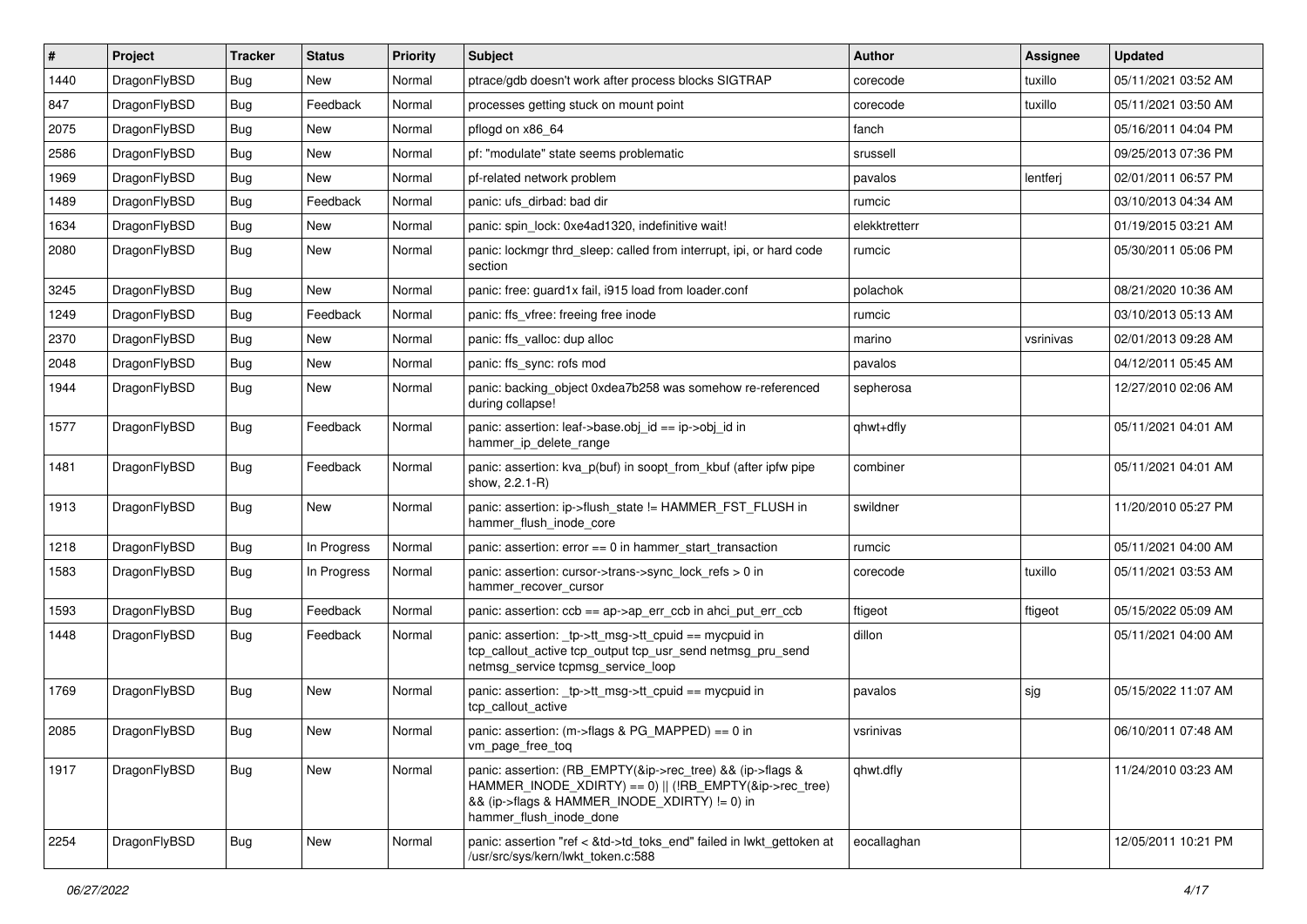| $\sharp$ | Project      | <b>Tracker</b> | <b>Status</b> | <b>Priority</b> | <b>Subject</b>                                                                                                               | <b>Author</b>          | <b>Assignee</b> | <b>Updated</b>      |
|----------|--------------|----------------|---------------|-----------------|------------------------------------------------------------------------------------------------------------------------------|------------------------|-----------------|---------------------|
| 2245     | DragonFlyBSD | Bug            | New           | Normal          | panic: assertion "ref < &td->td_toks_end" failed in lwkt_gettoken at<br>/usr/src/sys/kern/lwkt_token.c:588                   | juanfra684             |                 | 11/22/2011 07:41 PM |
| 2436     | DragonFlyBSD | Bug            | New           | Normal          | panic: assertion " $lp$ -> $lwp$ qcpu == dd->cpuid" failed in<br>dfly_acquire_curproc                                        | thomas.nikolajsen      |                 | 01/23/2013 11:07 AM |
| 2353     | DragonFlyBSD | Bug            | In Progress   | Normal          | panic: assertion "gd->gd_spinlocks_wr == 0" failed in<br>bsd4_schedulerclock                                                 | jaydg                  | alexh           | 11/28/2012 01:57 AM |
| 2453     | DragonFlyBSD | Bug            | <b>New</b>    | Normal          | panic: assertion "gd->gd_spinlocks == 0" failed                                                                              | Johannes.Hofmann       |                 | 11/12/2012 12:54 PM |
| 3035     | DragonFlyBSD | Bug            | <b>New</b>    | Normal          | panic: assertion "cpu >= 0 && cpu < ncpus" failed in netisr_cpuport<br>at /usr/src/sys/net/netisr2.h:87                      | masu                   |                 | 05/11/2017 01:24 AM |
| 2520     | DragonFlyBSD | Bug            | New           | Normal          | panic: assertion "IS_SERIALIZED((ifp->if_serializer))" failed in<br>if_default_serialize_assert at /usr/src/sys/net/if.c:437 | ano                    |                 | 03/09/2013 12:14 AM |
| 1818     | DragonFlyBSD | Bug            | New           | Normal          | panic: Bad tailq NEXT (kqueue issue ?)                                                                                       | ftigeot                |                 | 05/15/2022 11:40 AM |
| 2369     | DragonFlyBSD | Bug            | <b>New</b>    | Normal          | panic: Bad link elm 0xffffffe07edf6068 next->prev != elm                                                                     | jaydg                  |                 | 08/15/2012 03:04 AM |
| 2645     | DragonFlyBSD | Bug            | New           | Normal          | panic with dsched fq and ioprio                                                                                              | jyoung15               |                 | 02/20/2014 07:29 AM |
| 1861     | DragonFlyBSD | Bug            | New           | Normal          | panic via kprintf (lockmgr called in a hard section)                                                                         | vsrinivas              |                 | 10/11/2010 12:56 AM |
| 2164     | DragonFlyBSD | Bug            | <b>New</b>    | Normal          | panic on reboot from usb.                                                                                                    | eocallaghan            |                 | 10/27/2011 09:29 AM |
| 1661     | DragonFlyBSD | Bug            | In Progress   | Normal          | panic on password entry mount smb filesystem                                                                                 | vsrinivas              |                 | 11/27/2021 08:29 AM |
| 3036     | DragonFlyBSD | Bug            | New           | Normal          | panic in icmp_redirect_start() ASSERT_IN_NETISR(0)                                                                           | tautolog               |                 | 05/11/2017 07:27 PM |
| 1826     | DragonFlyBSD | Bug            | New           | Normal          | panic during boot: assertion so->so_port  in tcp_input                                                                       | ftigeot                |                 | 05/15/2022 11:05 AM |
| 3049     | DragonFlyBSD | Bug            | <b>New</b>    | Normal          | panic DragonFly v4.8.1-RELEASE by mounting a malformed<br>msdosfs image [12.128]                                             | open.source@ribose.com |                 | 08/14/2017 02:53 AM |
| 3052     | DragonFlyBSD | Bug            | New           | Normal          | panic DragonFly v4.8.1-RELEASE by mounting a malformed NTFS<br>image [64.000]                                                | open.source@ribose.com |                 | 08/14/2017 03:22 AM |
| 3051     | DragonFlyBSD | Bug            | <b>New</b>    | Normal          | panic DragonFly v4.8.1-RELEASE by mounting a malformed NTFS<br>image [12.000]                                                | open.source@ribose.com |                 | 08/14/2017 03:20 AM |
| 1282     | DragonFlyBSD | Bug            | Feedback      | Normal          | panic (trap 12) when booting SMP kernel on Atom 330 (dual core)                                                              | tomaz.borstnar         |                 | 05/11/2021 04:00 AM |
| 1672     | DragonFlyBSD | Bug            | Feedback      | Normal          | panic (trap 12) around btree_search() in 2.4.1-RELEASE                                                                       | floid                  |                 | 01/19/2015 03:36 AM |
| 2099     | DragonFlyBSD | <b>Bug</b>     | New           | Normal          | page fault panic in vm system                                                                                                | pavalos                |                 | 07/10/2011 08:51 AM |
| 2013     | DragonFlyBSD | <b>Bug</b>     | In Progress   | Normal          | oversized DMA request loop                                                                                                   | josepht                |                 | 05/11/2021 04:06 AM |
| 1101     | DragonFlyBSD | <b>Bug</b>     | Feedback      | Normal          | ohci related panic                                                                                                           | polachok               |                 | 05/11/2021 04:00 AM |
| 2890     | DragonFlyBSD | <b>Bug</b>     | New           | Normal          | not able to boot usb installer on Toshiba Chromebook 2                                                                       | johnnywhishbone        |                 | 02/22/2016 03:42 AM |
| 2113     | DragonFlyBSD | Bug            | New           | Normal          | nmalloc threaded program fork leak                                                                                           | vsrinivas              | vsrinivas       | 08/11/2011 07:25 PM |
| 2490     | DragonFlyBSD | <b>Bug</b>     | New           | Normal          | nmalloc should color addresses to avoid cache bank conflictsw                                                                | vsrinivas              |                 | 06/10/2014 05:51 AM |
| 2489     | DragonFlyBSD | <b>Bug</b>     | <b>New</b>    | Normal          | nmalloc doesn't cache VA for allocations > 8KB                                                                               | vsrinivas              |                 | 06/10/2014 05:51 AM |
| 3225     | DragonFlyBSD | <b>Bug</b>     | New           | Normal          | nfsd freeze when using gemu                                                                                                  | tse                    |                 | 03/17/2020 11:52 AM |
| 2104     | DragonFlyBSD | <b>Bug</b>     | New           | Normal          | network configuration seg. fault on install CD                                                                               | navratil               |                 | 07/26/2011 07:55 AM |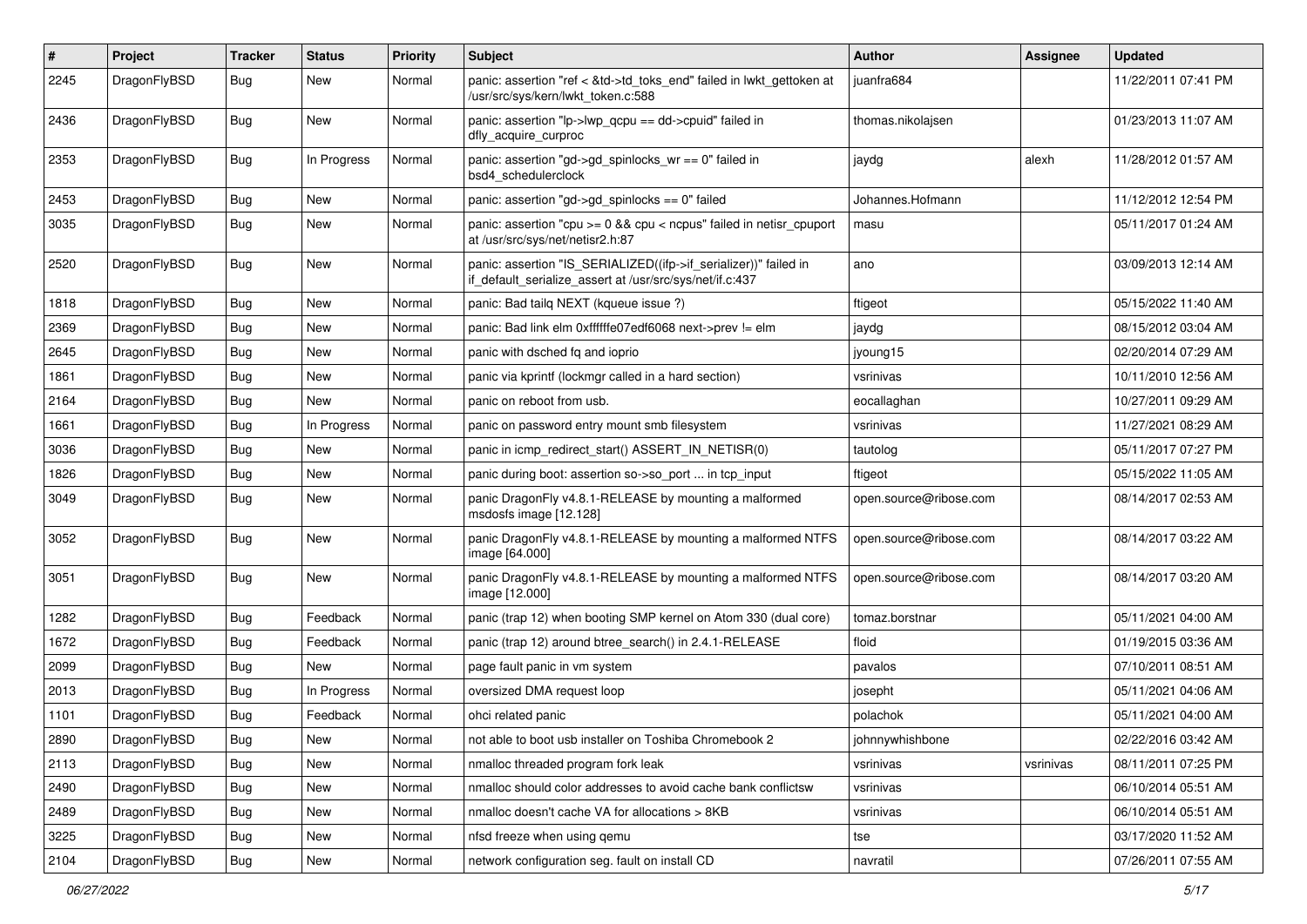| $\#$ | Project      | <b>Tracker</b> | <b>Status</b> | <b>Priority</b> | Subject                                                                                                  | Author            | Assignee | <b>Updated</b>      |
|------|--------------|----------------|---------------|-----------------|----------------------------------------------------------------------------------------------------------|-------------------|----------|---------------------|
| 2549 | DragonFlyBSD | <b>Bug</b>     | In Progress   | Normal          | netgraph7: Kernel page fault.                                                                            | russiane39        | nant     | 05/10/2013 11:20 PM |
| 2324 | DragonFlyBSD | <b>Bug</b>     | <b>New</b>    | Normal          | natacotrol support > 2TB not working even after the ftigeot patch                                        | zenny             |          | 03/03/2012 01:00 AM |
| 2687 | DragonFlyBSD | <b>Bug</b>     | New           | Normal          | natacontrol software RAID in installer                                                                   | csmelosky         |          | 06/22/2014 12:03 PM |
| 1030 | DragonFlyBSD | <b>Bug</b>     | In Progress   | Normal          | msdosfs umount panic                                                                                     | corecode          | tuxillo  | 05/11/2021 03:51 AM |
| 1874 | DragonFlyBSD | <b>Bug</b>     | <b>New</b>    | Normal          | mpd listening on all IPs, accepting only on one                                                          | rumcic            |          | 05/08/2011 01:01 PM |
| 2620 | DragonFlyBSD | Bug            | New           | Normal          | moused problem                                                                                           | FilippoMo         |          | 12/20/2013 10:32 AM |
| 2618 | DragonFlyBSD | <b>Bug</b>     | New           | Normal          | mouse problem on RELEASE-3 6 0                                                                           | FilippoMo         |          | 12/20/2013 03:26 AM |
| 1935 | DragonFlyBSD | <b>Bug</b>     | <b>New</b>    | Normal          | mouse does not work after switching between x and console                                                | shamaz            |          | 12/13/2010 10:06 AM |
| 3283 | DragonFlyBSD | <b>Bug</b>     | New           | Normal          | mknodat() cannot create FIFOs                                                                            | bhaible           |          | 07/10/2021 03:34 AM |
| 2265 | DragonFlyBSD | <b>Bug</b>     | <b>New</b>    | Normal          | mbsrtowcs does not properly handle invalid mbstate_t in ps                                               | c.turner1         | swildner | 01/10/2012 07:56 PM |
| 2609 | DragonFlyBSD | <b>Bug</b>     | New           | Normal          | master: panic: assertion<br>"LWKT_TOKEN_HELD_ANY(vm_object_token(object))" failed in<br>swp pager lookup | thomas.nikolajsen |          | 11/28/2013 11:36 AM |
| 1556 | DragonFlyBSD | <b>Bug</b>     | New           | Normal          | many processes stuck in "hmrrcm", system unusable                                                        | corecode          | tuxillo  | 05/11/2021 03:52 AM |
| 2874 | DragonFlyBSD | <b>Bug</b>     | New           | Normal          | make world DESTDIR=/emptydir fails                                                                       | pascii            |          | 12/25/2015 07:04 AM |
| 2008 | DragonFlyBSD | Bug            | New           | Normal          | lwkt_setcpu_remote: td->td_flags 00800621 console flood                                                  | pavalos           |          | 03/06/2011 09:37 PM |
| 1942 | DragonFlyBSD | <b>Bug</b>     | New           | Normal          | locking against myself in getcacheblk()?                                                                 | qhwt.dfly         |          | 05/31/2022 02:15 PM |
| 2936 | DragonFlyBSD | <b>Bug</b>     | <b>New</b>    | Normal          | loader.efi crashes while loading kernel                                                                  | spaceille         |          | 08/20/2016 06:17 AM |
| 2544 | DragonFlyBSD | <b>Bug</b>     | New           | Normal          | live DVD system boot (menu option 1) caused db> prompt on<br>PE1950                                      | estrabd           |          | 05/11/2021 03:54 AM |
| 3142 | DragonFlyBSD | Submit         | <b>New</b>    | Normal          | lib/libdmsg: Unbreak using new API EVP_CIPHER_CTX_new()                                                  | tkusumi           |          | 07/08/2018 04:18 AM |
| 1528 | DragonFlyBSD | <b>Bug</b>     | In Progress   | Normal          | ktrace does not show proper return values for pipe(2)                                                    | corecode          | tuxillo  | 05/11/2021 03:52 AM |
| 1745 | DragonFlyBSD | <b>Bug</b>     | Feedback      | Normal          | kmalloc panic                                                                                            | josepht           |          | 05/11/2021 04:05 AM |
| 911  | DragonFlyBSD | Bug            | Feedback      | Normal          | kldload/kernel linker can exceed malloc reserve and panic system                                         | corecode          | tuxillo  | 05/11/2021 03:51 AM |
| 1559 | DragonFlyBSD | <b>Bug</b>     | New           | Normal          | kernel trap                                                                                              | phma              |          | 11/27/2021 08:43 AM |
| 1824 | DragonFlyBSD | <b>Bug</b>     | Feedback      | Normal          | kernel panic, x86, 2.7.3.859.ge5104                                                                      | akirchhoff135014  |          | 03/10/2013 07:49 AM |
| 2042 | DragonFlyBSD | Bug            | New           | Normal          | kernel panic, when run boot0cfg                                                                          | sepherosa         |          | 05/31/2022 03:01 PM |
| 1193 | DragonFlyBSD | Bug            | New           | Normal          | kernel doesn't recognize cdrom drive                                                                     | nonsolosoft       |          | 01/25/2014 09:11 PM |
| 1475 | DragonFlyBSD | <b>Bug</b>     | In Progress   | Normal          | kernel blocks with low memory and syscons setting a high res mode<br>/ scrollback                        | corecode          | tuxillo  | 05/11/2021 03:52 AM |
| 2970 | DragonFlyBSD | <b>Bug</b>     | New           | Normal          | kernel 4.7: "Is -I" causes panic on UDF filesystem: "bgetvp -<br>overlapping buffer"                     | peeter            |          | 12/21/2016 02:46 AM |
| 1397 | DragonFlyBSD | Bug            | Feedback      | Normal          | jobs -I output inconsistency when called from script                                                     | Anonymous         | tuxillo  | 05/15/2022 05:07 AM |
| 2158 | DragonFlyBSD | Bug            | New           | Normal          | iwn panics with assertion on boot.                                                                       | eocallaghan       |          | 10/24/2011 04:13 PM |
| 1949 | DragonFlyBSD | <b>Bug</b>     | New           | Normal          | iwn panic                                                                                                | pavalos           |          | 01/30/2011 03:21 AM |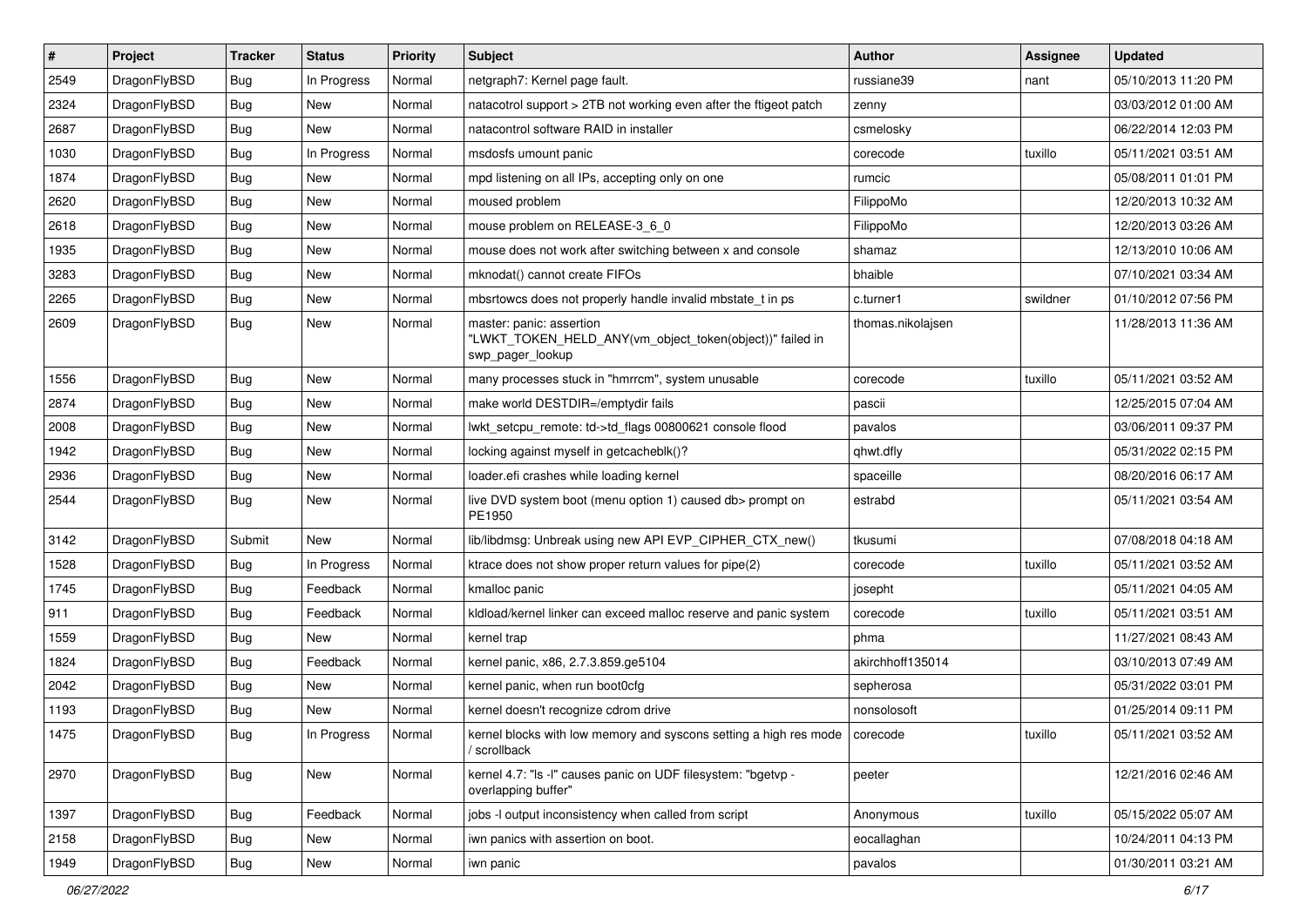| $\vert$ # | Project      | <b>Tracker</b> | <b>Status</b> | <b>Priority</b> | <b>Subject</b>                                                                    | Author            | <b>Assignee</b> | <b>Updated</b>      |
|-----------|--------------|----------------|---------------|-----------------|-----------------------------------------------------------------------------------|-------------------|-----------------|---------------------|
| 2626      | DragonFlyBSD | Bug            | New           | Normal          | iwn driver drops with error: "firmware error 'iwn_intr: fatal firmware<br>error"" | rodyaj            |                 | 01/09/2014 05:50 AM |
| 1964      | DragonFlyBSD | <b>Bug</b>     | <b>New</b>    | Normal          | iwn (panic assertion : wlan assert serialized)                                    | sjmm.ptr          | josepht         | 02/01/2011 12:57 PM |
| 1474      | DragonFlyBSD | Bug            | New           | Normal          | ithread 1 unexpectedly rescheduled                                                | corecode          | tuxillo         | 05/11/2021 03:52 AM |
| 1867      | DragonFlyBSD | <b>Bug</b>     | <b>New</b>    | Normal          | it(4) motherboard and fan problems                                                | tuxillo           |                 | 07/08/2011 10:48 AM |
| 2972      | DragonFlyBSD | <b>Bug</b>     | New           | Normal          | ipfw3 "deny to me" does not work correctly                                        | mneumann          |                 | 12/27/2016 12:11 PM |
| 2788      | DragonFlyBSD | <b>Bug</b>     | <b>New</b>    | Normal          | ioctl GSLICEINFO: Not working for vnode slice                                     | mneumann          |                 | 02/12/2015 07:49 AM |
| 3028      | DragonFlyBSD | <b>Bug</b>     | In Progress   | Normal          | installer: confusion of set/get disk encryption passphrase dialogs                | liweitianux       | tuxillo         | 06/03/2022 05:13 PM |
| 989       | DragonFlyBSD | Bug            | New           | Normal          | installer/fdisk trouble with wrapped values                                       | Discodestroyer    |                 | 02/18/2014 06:27 AM |
| 2182      | DragonFlyBSD | <b>Bug</b>     | <b>New</b>    | Normal          | if_msk PHY FIFO underrun/overflow                                                 | nonsolosoft       |                 | 09/03/2012 06:39 AM |
| 1946      | DragonFlyBSD | <b>Bug</b>     | New           | Normal          | ieee80211 panic                                                                   | pavalos           | josepht         | 01/27/2011 06:00 PM |
| 2329      | DragonFlyBSD | Bug            | New           | Normal          | ibm x3550 & acpi                                                                  | ano               |                 | 06/03/2014 11:37 AM |
| 2598      | DragonFlyBSD | <b>Bug</b>     | New           | Normal          | i386 via USB Booting                                                              | mbzadegan         |                 | 10/21/2013 02:28 AM |
| 1398      | DragonFlyBSD | Submit         | In Progress   | Normal          | hdestroy(3) restricts hash key to point to malloc'ed space                        | Anonymous         |                 | 08/20/2021 04:06 PM |
| 3316      | DragonFlyBSD | Bug            | New           | Normal          | hammer2 dirent create() allows creating >1 dirents with the same<br>name          | tkusumi           |                 | 06/05/2022 12:35 PM |
| 3312      | DragonFlyBSD | Submit         | New           | Normal          | hammer2: redundant chain modify after chain creation                              | tkusumi           |                 | 05/15/2022 01:35 PM |
| 1307      | DragonFlyBSD | <b>Bug</b>     | In Progress   | Normal          | hammer tid -2 shows unexpected result                                             | corecode          |                 | 10/18/2016 05:29 PM |
| 2857      | DragonFlyBSD | <b>Bug</b>     | New           | Normal          | hammer stalls via bitcoin-qt                                                      | tkusumi           |                 | 11/30/2015 06:52 AM |
| 1984      | DragonFlyBSD | Bug            | New           | Normal          | hammer mount fails after crash - HAMMER: FIFO record bad head<br>signature        | thomas.nikolajsen |                 | 03/08/2011 06:57 PM |
| 2809      | DragonFlyBSD | <b>Bug</b>     | <b>New</b>    | Normal          | hammer mirror-stream                                                              | masu              |                 | 04/10/2015 12:33 AM |
| 2123      | DragonFlyBSD | <b>Bug</b>     | <b>New</b>    | Normal          | hammer is losing files                                                            | schmir            |                 | 08/30/2011 07:56 PM |
| 2387      | DragonFlyBSD | <b>Bug</b>     | New           | Normal          | hammer ignores -t during dedup                                                    | phma              |                 | 06/17/2012 12:30 PM |
| 2526      | DragonFlyBSD | Bug            | New           | Normal          | hammer cleanup doesn't run on first day of DST                                    | pavalos           |                 | 10/18/2016 05:28 PM |
| 1943      | DragonFlyBSD | Bug            | New           | Normal          | hammer assertion panic                                                            | peter             |                 | 12/27/2010 12:45 AM |
| 2124      | DragonFlyBSD | <b>Bug</b>     | New           | Normal          | getty repeating too quickly on port /dev/ttyv0                                    | sgeorge.ml        |                 | 09/01/2011 04:28 AM |
| 2282      | DragonFlyBSD | Bug            | In Progress   | Normal          | gdb segfaults with certain corefiles                                              | tuxillo           |                 | 01/18/2012 04:40 PM |
| 3222      | DragonFlyBSD | Bug            | New           | Normal          | gcc - undefined reference to '__atomic_load' (missing libatomic?)                 | mneumann          |                 | 02/08/2020 02:45 AM |
| 331       | DragonFlyBSD | Bug            | In Progress   | Normal          | ftpsesame (aka Bridging S01E03)                                                   | bastyaelvtars     |                 | 03/09/2013 12:28 PM |
| 3041      | DragonFlyBSD | Submit         | New           | Normal          | firmware: Remove embedding of multiple images in one module.                      | Anonymous         |                 | 12/25/2020 02:15 AM |
| 781       | DragonFlyBSD | Bug            | In Progress   | Normal          | fdisk uses wrong geometry on usb flash drives                                     | corecode          | tuxillo         | 05/11/2021 03:50 AM |
| 2806      | DragonFlyBSD | Bug            | New           | Normal          | failed to configure a link-local address on ath $0$ (errno = 22)                  | Chingyuan         |                 | 05/25/2021 01:00 AM |
| 3011      | DragonFlyBSD | Bug            | In Progress   | Normal          | dragonfly/sys/dev/netif/re/re.c: suspicious code?                                 | dcb               |                 | 07/29/2017 01:26 AM |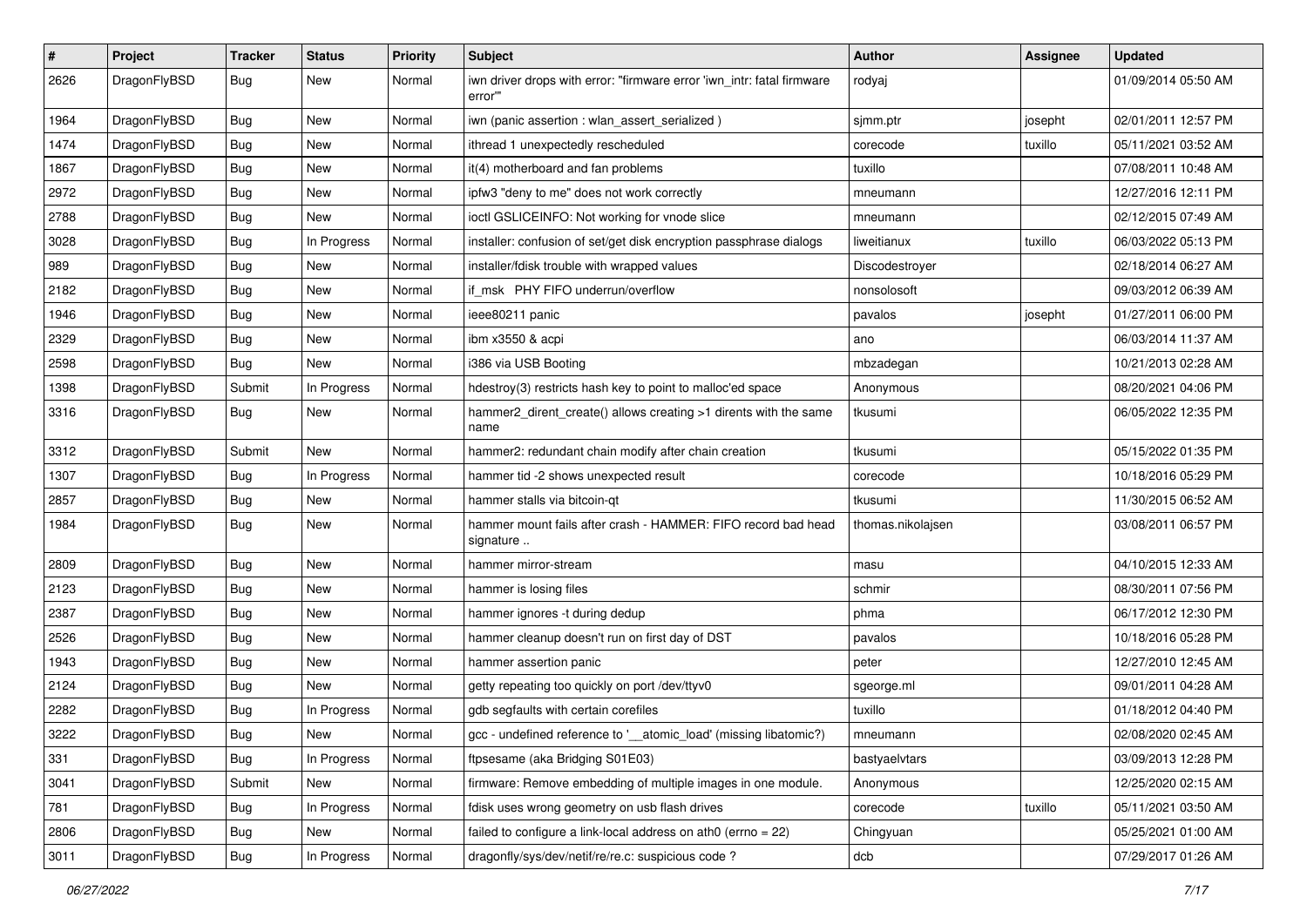| #    | Project      | <b>Tracker</b> | <b>Status</b> | <b>Priority</b> | Subject                                                                                         | Author         | Assignee | <b>Updated</b>      |
|------|--------------|----------------|---------------|-----------------|-------------------------------------------------------------------------------------------------|----------------|----------|---------------------|
| 2886 | DragonFlyBSD | <b>Bug</b>     | <b>New</b>    | Normal          | dragonfly mail agent: sending a testmail causes high system load                                | worf           |          | 02/05/2016 05:53 AM |
| 1951 | DragonFlyBSD | <b>Bug</b>     | <b>New</b>    | Normal          | dma timeouts at phyaddr on a good hdd                                                           | peur.neu       |          | 01/04/2011 07:12 AM |
| 1547 | DragonFlyBSD | <b>Bug</b>     | In Progress   | Normal          | disklabel64 automatic sizing                                                                    | corecode       | tuxillo  | 05/11/2021 03:52 AM |
| 3141 | DragonFlyBSD | Bug            | <b>New</b>    | Normal          | dhclient blocks boot process                                                                    | rowo           |          | 12/16/2018 11:01 AM |
| 1579 | DragonFlyBSD | Bug            | Feedback      | Normal          | dfly 2.4.1 does not like HP DL360G4p and Smart Array 6400 with<br>MSA20                         | tomaz.borstnar | tuxillo  | 06/02/2014 02:44 PM |
| 2082 | DragonFlyBSD | Bug            | <b>New</b>    | Normal          | dfbsd 2.10.1 amd64 - mc port build error with 'bmake bin-install'                               | sun-doctor     |          | 05/25/2011 07:18 PM |
| 2100 | DragonFlyBSD | <b>Bug</b>     | Feedback      | Normal          | devfs related panic                                                                             | sepherosa      | alexh    | 07/10/2011 02:29 PM |
| 1876 | DragonFlyBSD | Bug            | <b>New</b>    | Normal          | devfs in jail + logging out from console(ttyv1+) -> panic                                       | qhwt.dfly      | tuxillo  | 05/31/2022 03:24 PM |
| 2604 | DragonFlyBSD | Bug            | <b>New</b>    | Normal          | dell laptop does not boot with LATEST                                                           | isenmann       |          | 11/20/2013 02:07 AM |
| 2917 | DragonFlyBSD | <b>Bug</b>     | New           | Normal          | da8: reading primary partition table: error accessing offset<br>000000000000 for 512            | liweitianux    |          | 05/11/2021 08:43 PM |
| 3116 | DragonFlyBSD | Bug            | <b>New</b>    | Normal          | da0 detects on very big volume if to _remove_ usb install stick and<br>reboot on Intel NUC5PPYH | dpostolov      |          | 01/07/2018 09:40 PM |
| 2569 | DragonFlyBSD | Bug            | <b>New</b>    | Normal          | ctime NFS                                                                                       | ferney         |          | 08/11/2013 04:35 AM |
| 2319 | DragonFlyBSD | <b>Bug</b>     | <b>New</b>    | Normal          | crypt/passwd forward compat                                                                     | c.turner1      |          | 02/28/2012 12:39 PM |
| 3110 | DragonFlyBSD | Bug            | <b>New</b>    | Normal          | crash with ipfw3 under load                                                                     | bnegre82       |          | 12/09/2017 06:22 AM |
| 2621 | DragonFlyBSD | Bug            | <b>New</b>    | Normal          | core dump using cdrom                                                                           | nonsolosoft    |          | 12/27/2013 12:43 AM |
| 2712 | DragonFlyBSD | Bug            | <b>New</b>    | Normal          | connect(2) returns EINVAL when retrying after ECONNREFUSED                                      | jorisgio       |          | 08/14/2014 05:31 PM |
| 2389 | DragonFlyBSD | Bug            | <b>New</b>    | Normal          | computer crashed while listing processes                                                        | phma           |          | 06/18/2012 02:49 PM |
| 1618 | DragonFlyBSD | <b>Bug</b>     | Feedback      | Normal          | collision for 'struct pmap' when using RPC and <sys user.h=""></sys>                            | carenas        |          | 05/11/2021 04:05 AM |
| 2924 | DragonFlyBSD | Bug            | New           | Normal          | cat -v fails to tag characters in extended table with M- prefix with<br>some locales            | sevan          |          | 07/11/2016 07:18 AM |
| 1584 | DragonFlyBSD | <b>Bug</b>     | In Progress   | Normal          | can't use ssh from jail: debug1: read_passphrase: can't open<br>/dev/tty: Device busy           | corecode       | tuxillo  | 05/11/2021 03:53 AM |
| 1587 | DragonFlyBSD | Bug            | Feedback      | Normal          | can't gdb across fork                                                                           | corecode       | tuxillo  | 05/11/2021 03:54 AM |
| 2531 | DragonFlyBSD | <b>Bug</b>     | <b>New</b>    | Normal          | camcontrol fails to disable APM                                                                 | m.lombardi85   |          | 03/23/2013 12:28 PM |
| 3006 | DragonFlyBSD | Bug            | New           | Normal          | boot0cfg: panic in kern_udev.c in function _udev_dict_set_cstr when<br>installing in VirtualBox | MichiGreat     |          | 04/01/2017 02:22 PM |
| 806  | DragonFlyBSD | <b>Bug</b>     | Feedback      | Normal          | boot error on MacBook                                                                           | tralamazza     |          | 06/04/2022 05:28 AM |
| 1525 | DragonFlyBSD | Bug            | New           | Normal          | boehm-gc problems                                                                               | hasso          |          | 10/13/2012 07:13 PM |
| 1442 | DragonFlyBSD | <b>Bug</b>     | New           | Normal          | blocking SIGSEGV and triggering a segment violation produces an<br>all CPU consuming process    | corecode       | tuxillo  | 05/11/2021 03:52 AM |
| 1246 | DragonFlyBSD | <b>Bug</b>     | New           | Normal          | bad resolution (monitor desync) with livedvd                                                    | Przem0l        |          | 02/18/2014 06:29 AM |
| 3143 | DragonFlyBSD | Bug            | New           | Normal          | assertion "0" failed in hammer2_inode_xop_chain_sync                                            | cbin           |          | 07/18/2018 12:50 PM |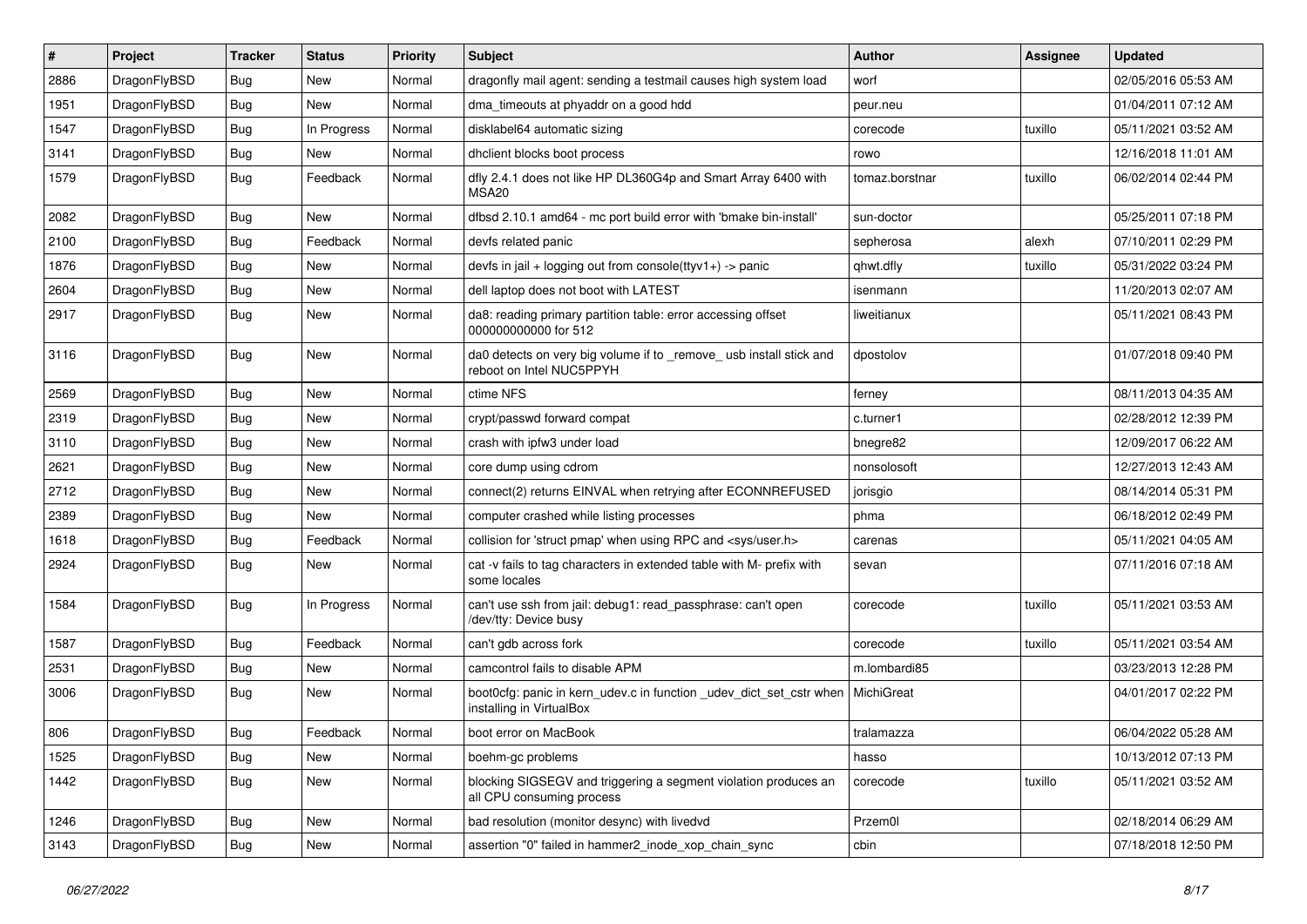| $\vert$ # | Project      | <b>Tracker</b> | <b>Status</b> | <b>Priority</b> | <b>Subject</b>                                                                   | <b>Author</b> | Assignee | <b>Updated</b>      |
|-----------|--------------|----------------|---------------|-----------------|----------------------------------------------------------------------------------|---------------|----------|---------------------|
| 2459      | DragonFlyBSD | <b>Bug</b>     | Feedback      | Normal          | apic problems with HP Probook 4510s                                              | thowe         |          | 11/27/2021 08:22 AM |
| 1521      | DragonFlyBSD | Bug            | Feedback      | Normal          | amd64 2.4 livecd won't mount root at boot                                        | bolapara      |          | 01/28/2018 03:45 AM |
| 1287      | DragonFlyBSD | <b>Bug</b>     | Feedback      | Normal          | altg configuration doesn't work                                                  | corecode      | tuxillo  | 05/11/2021 03:51 AM |
| 2306      | DragonFlyBSD | Bug            | <b>New</b>    | Normal          | a crash starts the kernel debugger in text mode, but just reboots in X           | phma          |          | 02/11/2012 08:02 PM |
| 2115      | DragonFlyBSD | <b>Bug</b>     | <b>New</b>    | Normal          | [msk] system freeze after receive some paquet                                    | bsdsx         |          | 08/22/2011 10:22 AM |
| 2122      | DragonFlyBSD | Submit         | <b>New</b>    | Normal          | [Review] Fixes to the VFS layer                                                  | ftigeot       |          | 05/31/2022 03:25 PM |
| 2098      | DragonFlyBSD | Submit         | New           | Normal          | [PATCH] correct ath man page example<br>(/usr/src/share/man/man4/ath.4)          | nobody        |          | 11/15/2011 12:27 AM |
| 3226      | DragonFlyBSD | <b>Bug</b>     | <b>New</b>    | Normal          | Xorg freezes in vm: thread stuck in "objtrm1"                                    | peeter        |          | 04/08/2020 02:10 AM |
| 2311      | DragonFlyBSD | <b>Bug</b>     | <b>New</b>    | Normal          | Xorg crash having something to do with drm                                       | phma          |          | 02/22/2012 09:59 AM |
| 2808      | DragonFlyBSD | <b>Bug</b>     | <b>New</b>    | Normal          | X freeze by switching between X and VT - results in black screen                 | lukesky333    |          | 05/11/2021 03:55 AM |
| 3284      | DragonFlyBSD | Bug            | <b>New</b>    | Normal          | Wrong towlower() result for U+038A                                               | bhaible       |          | 07/10/2021 03:34 AM |
| 2360      | DragonFlyBSD | Bug            | In Progress   | Normal          | Wishlist: virtio driver import                                                   | vsrinivas     |          | 06/04/2022 04:16 AM |
| 3302      | DragonFlyBSD | Bug            | <b>New</b>    | Normal          | Will not boot on System76 Lemur Pro (lemp10)                                     | piecuch       |          | 11/03/2021 10:21 AM |
| 2125      | DragonFlyBSD | Bug            | <b>New</b>    | Normal          | Weird garbage in dmesg                                                           | herrgard      |          | 08/30/2011 08:04 PM |
| 341       | DragonFlyBSD | Bug            | <b>New</b>    | Normal          | Vinum erroneously repors devices as busy                                         | corecode      | swildner | 01/21/2012 04:50 AM |
| 2622      | DragonFlyBSD | Bug            | New           | Normal          | VAIO FIT15E fn keys support                                                      | nonsolosoft   |          | 12/31/2013 01:31 AM |
| 1390      | DragonFlyBSD | Bug            | In Progress   | Normal          | Use id_t type for {get,set}priority()                                            | Anonymous     | tuxillo  | 07/05/2019 02:18 AM |
| 3154      | DragonFlyBSD | Submit         | New           | Normal          | Update serial handling in bootloader                                             | ddegroot      | dillon   | 11/06/2018 11:21 PM |
| 3145      | DragonFlyBSD | Submit         | In Progress   | Normal          | Update libelf to FreeBSD 12 current and build as base library usable<br>by ports | davshao       | tuxillo  | 08/20/2021 03:58 PM |
| 3031      | DragonFlyBSD | Submit         | In Progress   | Normal          | Update drm/radeon to Linux 4.7.10 as much as possible                            | davshao       | ftigeot  | 08/19/2021 12:33 PM |
| 2316      | DragonFlyBSD | <b>Bug</b>     | <b>New</b>    | Normal          | Ungraceful invalid password handling for adding a new user in the<br>installer   | rune          |          | 04/27/2012 11:23 PM |
| 998       | DragonFlyBSD | <b>Bug</b>     | In Progress   | Normal          | Unconfiguring a vn while it is mounted                                           | rumcic        | tuxillo  | 05/11/2021 04:00 AM |
| 1560      | DragonFlyBSD | Bug            | Feedback      | Normal          | Unable to modify partition table on ThinkPad T61p during install                 | rehsack       |          | 01/15/2015 08:57 AM |
| 1454      | DragonFlyBSD | <b>Bug</b>     | Feedback      | Normal          | Unable to boot from external USB DVD drive                                       | elekktretterr |          | 05/11/2021 04:01 AM |
| 2061      | DragonFlyBSD | Bug            | <b>New</b>    | Normal          | USB keyboard boot panic                                                          | sjg           |          | 05/04/2012 12:20 AM |
| 2077      | DragonFlyBSD | <b>Bug</b>     | <b>New</b>    | Normal          | USB devices conflicting                                                          | srussell      |          | 05/17/2011 05:12 PM |
| 846       | DragonFlyBSD | Bug            | Feedback      | Normal          | USB bugs:usb mouse can't used!                                                   | frankning     |          | 01/15/2015 08:36 AM |
| 2802      | DragonFlyBSD | <b>Bug</b>     | <b>New</b>    | Normal          | USB Wifi urtwn0 crash from cd boot                                               | opvalues      |          | 03/10/2015 01:07 AM |
| 3139      | DragonFlyBSD | Bug            | <b>New</b>    | Normal          | USB Mouse Does Not Work in DragonflyBSD guest on VirtualBox                      | chiguy1256    |          | 06/24/2018 10:14 PM |
| 1613      | DragonFlyBSD | Bug            | Feedback      | Normal          | USB Keyboard not working on master                                               | elekktretterr |          | 05/11/2021 04:05 AM |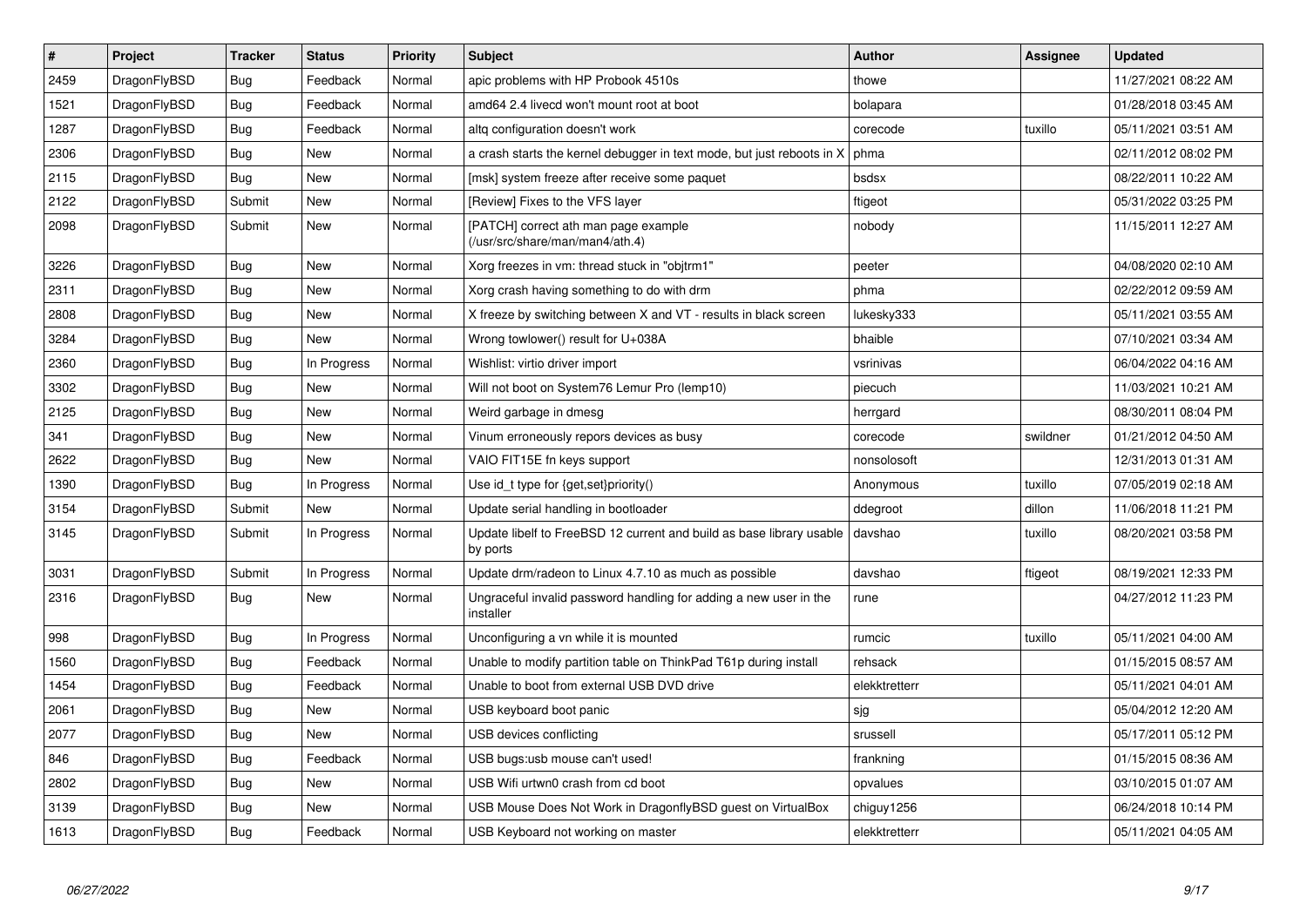| #    | Project      | <b>Tracker</b> | <b>Status</b> | <b>Priority</b> | Subject                                                                                                                                                  | <b>Author</b>   | Assignee | <b>Updated</b>      |
|------|--------------|----------------|---------------|-----------------|----------------------------------------------------------------------------------------------------------------------------------------------------------|-----------------|----------|---------------------|
| 2822 | DragonFlyBSD | Bug            | <b>New</b>    | Normal          | USB 3.0 stick throws "reading primary partition table: error<br>accessing offset 000[] for 152" error, while the stick works on any<br>other OS I tested | revuwa          | profmakx | 06/29/2015 05:56 AM |
| 2153 | DragonFlyBSD | Bug            | <b>New</b>    | Normal          | Too many unuseful warnings at boot                                                                                                                       | juanfra684      |          | 10/18/2011 10:16 PM |
| 2371 | DragonFlyBSD | Bug            | <b>New</b>    | Normal          | Timezone problem with America/Sao_Paulo                                                                                                                  | raitech         |          | 05/17/2012 01:42 PM |
| 2438 | DragonFlyBSD | Submit         | Feedback      | Normal          | <b>TRIM</b> fixes                                                                                                                                        | Anonymous       | tuxillo  | 05/11/2021 03:45 AM |
| 2820 | DragonFlyBSD | <b>Bug</b>     | <b>New</b>    | Normal          | TP-Link USB Wi-Fi adapter cannot be reattached to the system                                                                                             | shamaz          |          | 05/22/2015 09:45 PM |
| 3157 | DragonFlyBSD | <b>Bug</b>     | New           | Normal          | TP-Link UE300 not working in 5.2-RELEASE                                                                                                                 | tuxillo         |          | 11/15/2018 02:08 PM |
| 2391 | DragonFlyBSD | <b>Bug</b>     | In Progress   | Normal          | System lock with ahci and acpi enabled on ATI RS690 chipset with<br>SMB600 sata controller                                                               | jorisgio        | vadaszi  | 06/03/2015 03:51 PM |
| 2308 | DragonFlyBSD | Bug            | <b>New</b>    | Normal          | System freeze when unloading snd_hda                                                                                                                     | jaydg           |          | 02/19/2012 07:15 AM |
| 1884 | DragonFlyBSD | <b>Bug</b>     | New           | Normal          | System completely freezes while listening music (devbuf: malloc<br>limit exceeded)                                                                       | shamaz          |          | 01/24/2011 05:00 PM |
| 1336 | DragonFlyBSD | Bug            | In Progress   | Normal          | Still looking for reports of missed directory entries w/ HAMMER                                                                                          | dillon          |          | 05/11/2021 04:00 AM |
| 3160 | DragonFlyBSD | Submit         | In Progress   | Normal          | State the implementation difference in pkill/pgrep manual                                                                                                | sevan           | tuxillo  | 06/03/2022 05:15 PM |
| 3318 | DragonFlyBSD | <b>Bug</b>     | In Progress   | Normal          | Segmenation fault when a process resumed with checkpt exits                                                                                              | zabolekar       | tuxillo  | 06/18/2022 08:24 AM |
| 2094 | DragonFlyBSD | <b>Bug</b>     | <b>New</b>    | Normal          | Segfault when gdb printing backtrace from core dump                                                                                                      | greenrd         |          | 06/25/2011 04:14 PM |
| 3278 | DragonFlyBSD | <b>Bug</b>     | <b>New</b>    | Normal          | Second screen image is distorted                                                                                                                         | arcade@b1t.name |          | 07/10/2021 03:36 AM |
| 2731 | DragonFlyBSD | <b>Bug</b>     | In Progress   | Normal          | Screen full of random colors when starting Xorg with Intel Haswell<br>HD Graphics P4600                                                                  | jkatzmaier      |          | 11/12/2014 04:08 PM |
| 3243 | DragonFlyBSD | <b>Bug</b>     | <b>New</b>    | Normal          | SMART status not reported properly for SSD disks                                                                                                         | daftaupe        |          | 09/09/2020 11:03 PM |
| 1194 | DragonFlyBSD | Bug            | <b>New</b>    | Normal          | SCSI errors while trying to copy photos from my camera                                                                                                   | elekktretterr   |          | 01/14/2015 04:39 PM |
| 2587 | DragonFlyBSD | <b>Bug</b>     | <b>New</b>    | Normal          | SATA DVD writer not detected by DragonFly                                                                                                                | srussell        |          | 09/04/2020 08:55 AM |
| 3300 | DragonFlyBSD | Bug            | New           | Normal          | Running Xvnc from TigerVNC package through the INETD daemon<br>in TCP WAIT mode fails hard                                                               | adrian          |          | 01/08/2022 04:25 AM |
| 3029 | DragonFlyBSD | <b>Bug</b>     | <b>New</b>    | Normal          | Running DflyBSD 4.8 on FreeBSD bhyve as a guest                                                                                                          | iron            |          | 05/13/2022 04:33 AM |
| 3298 | DragonFlyBSD | <b>Bug</b>     | <b>New</b>    | Normal          | Running "w" and having logged in via XDM through VNC, "w" prints<br>an extra error message                                                               | piecuch         |          | 10/25/2021 09:16 AM |
| 2629 | DragonFlyBSD | <b>Bug</b>     | <b>New</b>    | Normal          | Replace gcc44 with llvm34, clang34, and libc++                                                                                                           | tuxillo         |          | 06/02/2014 02:30 PM |
| 2933 | DragonFlyBSD | Submit         | New           | Normal          | Remove unix domain socket support from cat(1)                                                                                                            | sevan           |          | 08/01/2016 08:10 PM |
| 2509 | DragonFlyBSD | Bug            | New           | Normal          | Redefinition of DIRBLKSIZ in restore(8)                                                                                                                  | swildner        |          | 06/04/2022 04:40 AM |
| 2819 | DragonFlyBSD | Bug            | In Progress   | Normal          | Random micro system freezes after a week of uptime                                                                                                       | ftigeot         | dillon   | 08/16/2015 08:46 PM |
| 2288 | DragonFlyBSD | <b>Bug</b>     | Feedback      | Normal          | Random IO performance loss introduced since January 1st                                                                                                  | lentferj        |          | 01/23/2013 04:21 PM |
| 3134 | DragonFlyBSD | <b>Bug</b>     | New           | Normal          | RFC 3021 (/31 networks) appear to be unsupported                                                                                                         | jailbird        |          | 05/16/2018 11:03 PM |
| 2881 | DragonFlyBSD | <b>Bug</b>     | New           | Normal          | Pulseaudio hangs/resets system when starting X11                                                                                                         | mneumann        |          | 01/09/2016 03:08 AM |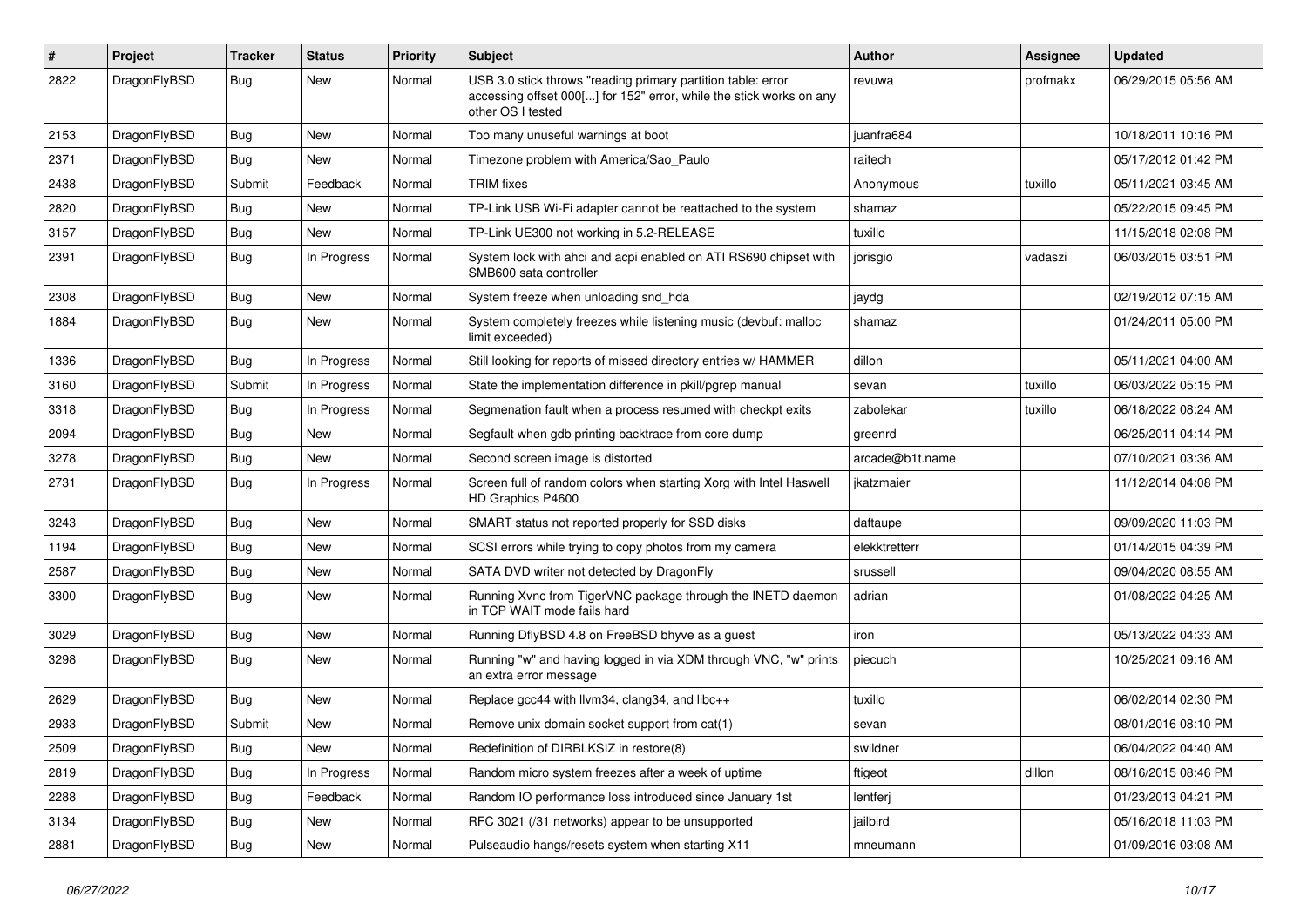| $\sharp$ | Project      | <b>Tracker</b> | <b>Status</b> | <b>Priority</b> | Subject                                                                                         | Author        | Assignee  | <b>Updated</b>      |
|----------|--------------|----------------|---------------|-----------------|-------------------------------------------------------------------------------------------------|---------------|-----------|---------------------|
| 3117     | DragonFlyBSD | Bug            | New           | Normal          | Problem with colours if "intel" video-driver used                                               | dpostolov     |           | 01/07/2018 11:35 PM |
| 1668     | DragonFlyBSD | Bug            | Feedback      | Normal          | Power button not working                                                                        | elekktretterr |           | 03/10/2013 06:22 AM |
| 2617     | DragonFlyBSD | <b>Bug</b>     | Feedback      | Normal          | Possible issue with wireless mouse on 3.6 release                                               | FilippoMo     |           | 01/14/2015 03:42 PM |
| 2092     | DragonFlyBSD | <b>Bug</b>     | New           | Normal          | Panic: Bad link elm 0x next->prev != elm                                                        | masterblaster | dillon    | 12/04/2011 12:49 PM |
| 1860     | DragonFlyBSD | Bug            | Feedback      | Normal          | Panic while creating UFS fs on vn(4) for initrd                                                 | matthias      |           | 02/29/2012 07:16 AM |
| 2641     | DragonFlyBSD | Bug            | <b>New</b>    | Normal          | Panic when loading natapci as module                                                            | tuxillo       |           | 05/11/2021 03:54 AM |
| 1873     | DragonFlyBSD | Bug            | New           | Normal          | Panic upon usb mouse detach and reattaching                                                     | rumcic        |           | 02/01/2011 09:53 AM |
| 1250     | DragonFlyBSD | Bug            | Feedback      | Normal          | Panic upon plugging an USB flash drive into the machine                                         | rumcic        |           | 03/10/2013 05:17 AM |
| 1939     | DragonFlyBSD | <b>Bug</b>     | <b>New</b>    | Normal          | Panic on nightly build and stress test box                                                      | lentferj      |           | 12/18/2010 08:41 AM |
| 2081     | DragonFlyBSD | Bug            | Feedback      | Normal          | Panic on device "detach" / "failure"                                                            | vsrinivas     |           | 02/29/2012 07:11 AM |
| 2812     | DragonFlyBSD | Bug            | New           | Normal          | Panic on Intel DE3815TYKHE                                                                      | tmorp         |           | 05/14/2015 03:14 PM |
| 2037     | DragonFlyBSD | Bug            | Feedback      | Normal          | Panic Bad link elm while building packages                                                      | ftigeot       | dillon    | 04/21/2011 07:20 AM |
| 1580     | DragonFlyBSD | <b>Bug</b>     | Feedback      | Normal          | Panic (Fatal trap 12: page fault while in kernel mode) while playing<br>with pf and netif names | rumcic        |           | 12/21/2018 01:21 AM |
| 3199     | DragonFlyBSD | <b>Bug</b>     | New           | Normal          | PFS label not found panic                                                                       | tse           |           | 08/21/2019 03:51 AM |
| 2161     | DragonFlyBSD | <b>Bug</b>     | <b>New</b>    | Normal          | Outdated xorg.conf file gets installed into etc and screws up mouse                             | eocallaghan   |           | 10/27/2011 01:51 PM |
| 2717     | DragonFlyBSD | Submit         | Feedback      | Normal          | Out of range numeric handling                                                                   | dclink        | tuxillo   | 05/11/2021 04:08 AM |
| 2051     | DragonFlyBSD | <b>Bug</b>     | <b>New</b>    | Normal          | No ipv6 lan route entry created on 2.10                                                         | ftigeot       |           | 04/21/2011 10:37 AM |
| 1774     | DragonFlyBSD | <b>Bug</b>     | <b>New</b>    | Normal          | New IP header cleanup branch available for testing                                              | dillon        |           | 05/15/2022 10:59 AM |
| 3317     | DragonFlyBSD | <b>Bug</b>     | In Progress   | Normal          | Network vtnet0 not working on Hetzner cloud                                                     | mneumann      |           | 06/18/2022 03:55 AM |
| 3310     | DragonFlyBSD | <b>Bug</b>     | In Progress   | Normal          | NVMM+QEMU fail to boot with UEFI: Mem Assist Failed<br>[gpa=0xfffffff0]                         | liweitianux   |           | 01/11/2022 03:22 PM |
| 2496     | DragonFlyBSD | <b>Bug</b>     | New           | Normal          | NTFS malloc limit exceeded                                                                      | plasmob       | tuxillo   | 02/19/2013 08:47 AM |
| 1695     | DragonFlyBSD | <b>Bug</b>     | New           | Normal          | NFS-related system breakdown                                                                    | Anonymous     |           | 04/10/2014 12:35 AM |
| 1463     | DragonFlyBSD | <b>Bug</b>     | <b>New</b>    | Normal          | Mountroot before drives are initialized                                                         | elekktretterr |           | 12/07/2010 01:30 PM |
| 1456     | DragonFlyBSD | <b>Bug</b>     | Feedback      | Normal          | Microsoft wireless desktop problems                                                             | elekktretterr |           | 01/15/2015 08:34 AM |
| 3165     | DragonFlyBSD | <b>Bug</b>     | <b>New</b>    | Normal          | Looping at boot time                                                                            | gop           |           | 12/28/2018 01:04 PM |
| 1502     | DragonFlyBSD | <b>Bug</b>     | In Progress   | Normal          | Lock while deleting files from nohistory HAMMER directories                                     | hasso         |           | 03/10/2013 04:28 AM |
| 168      | DragonFlyBSD | <b>Bug</b>     | In Progress   | Normal          | Livelocked limit engaged while trying to setup IPW wireless                                     | mschacht      | sepherosa | 05/11/2021 04:05 AM |
| 1591     | DragonFlyBSD | <b>Bug</b>     | Feedback      | Normal          | Lenovo X301 hangs with AHCI Driver CMD TIMEOUT<br>STS=d0 <bsy></bsy>                            | eocallaghan   |           | 05/11/2021 04:05 AM |
| 2414     | DragonFlyBSD | <b>Bug</b>     | In Progress   | Normal          | Lenovo S10 acpi freeze (not new)                                                                | davshao       |           | 05/11/2021 04:13 AM |
| 2004     | DragonFlyBSD | <b>Bug</b>     | New           | Normal          | LWKT_WAIT_IPIQ panic                                                                            | steve         |           | 03/08/2011 05:46 PM |
| 1899     | DragonFlyBSD | <b>Bug</b>     | New           | Normal          | Keyboard doesn't work                                                                           | fransm        |           | 05/15/2022 03:32 PM |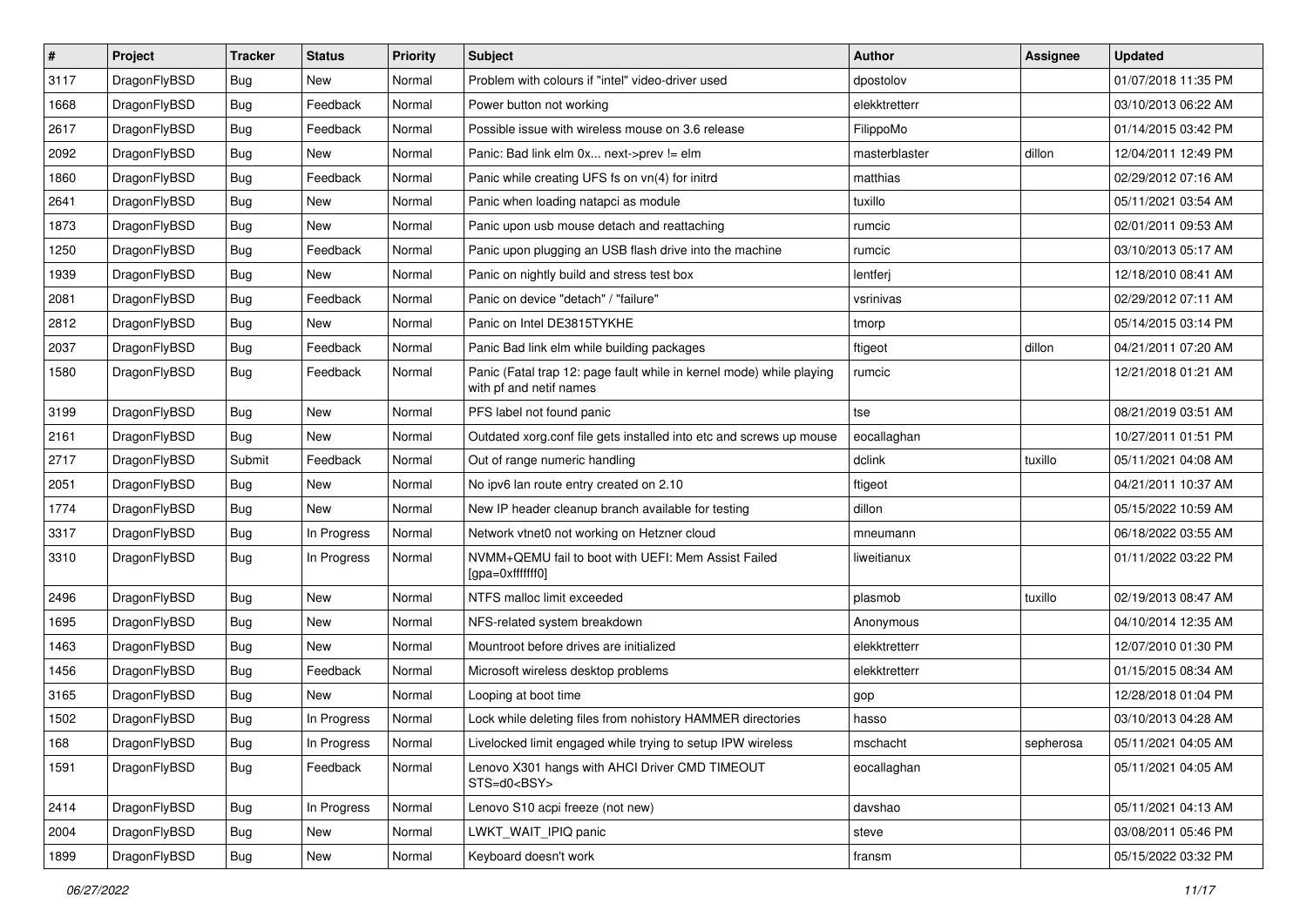| $\sharp$ | Project      | <b>Tracker</b> | <b>Status</b> | <b>Priority</b> | Subject                                                                                                              | Author       | Assignee | <b>Updated</b>      |
|----------|--------------|----------------|---------------|-----------------|----------------------------------------------------------------------------------------------------------------------|--------------|----------|---------------------|
| 3218     | DragonFlyBSD | <b>Bug</b>     | New           | Normal          | Kernel panics are not sent to comconsole when booted over EFI                                                        | mqudsi       |          | 12/02/2019 08:52 PM |
| 2052     | DragonFlyBSD | <b>Bug</b>     | <b>New</b>    | Normal          | Kernel panic: CPU APIC ID out of range                                                                               | Anonymous    |          | 05/02/2011 11:06 AM |
| 3224     | DragonFlyBSD | <b>Bug</b>     | New           | Normal          | Kernel panic when trying to ping6                                                                                    | zhtw         |          | 03/08/2020 08:55 AM |
| 3235     | DragonFlyBSD | <b>Bug</b>     | New           | Normal          | Kernel panic in devfs vnops.c                                                                                        | mneumann     |          | 04/28/2020 07:00 AM |
| 2891     | DragonFlyBSD | <b>Bug</b>     | <b>New</b>    | Normal          | Kernel panic in IEEE802.11 related code                                                                              | shamaz       |          | 05/29/2016 05:49 PM |
| 1594     | DragonFlyBSD | <b>Bug</b>     | <b>New</b>    | Normal          | Kernel panic during boot from Live CD on Dell E6400                                                                  | bodie        |          | 05/11/2021 03:54 AM |
| 3247     | DragonFlyBSD | <b>Bug</b>     | New           | Normal          | Kernel panic doing nothing much                                                                                      | phma         |          | 09/12/2020 11:40 PM |
| 2250     | DragonFlyBSD | <b>Bug</b>     | New           | Normal          | Kernel panic                                                                                                         | adamk        |          | 11/23/2018 01:10 AM |
| 2473     | DragonFlyBSD | <b>Bug</b>     | New           | Normal          | Kernel crash when trying to up the wpi0 device (Dfly<br>v3.3.0.758.g47388-DEVELOPMENT)                               | tomaz        |          | 02/24/2014 08:50 AM |
| 3280     | DragonFlyBSD | <b>Bug</b>     | <b>New</b>    | Normal          | KMS console and i915(4) not working in 6.0                                                                           | cmusser      |          | 07/10/2021 03:35 AM |
| 1192     | DragonFlyBSD | Submit         | <b>New</b>    | Normal          | KKASSERTs in sys/kern/uipc_{msg,socket}.c are too strict                                                             | rumcic       |          | 05/11/2021 04:07 AM |
| 3269     | DragonFlyBSD | <b>Bug</b>     | In Progress   | Normal          | Is double-buffer'd buf still required by HAMMER2 ?                                                                   | tkusumi      |          | 05/12/2021 04:09 PM |
| 1486     | DragonFlyBSD | <b>Bug</b>     | Feedback      | Normal          | Interrupt storm related to SATA DVD device                                                                           | hasso        |          | 05/11/2021 04:01 AM |
| 2994     | DragonFlyBSD | <b>Bug</b>     | New           | Normal          | Intermittent boot hangs after git: hammer - HAMMER Version 7                                                         | davshao      |          | 03/30/2017 02:06 PM |
| 3120     | DragonFlyBSD | <b>Bug</b>     | New           | Normal          | Intel AC 8260 firmware does not load                                                                                 | Vintodrimmer |          | 08/28/2018 03:30 AM |
| 1144     | DragonFlyBSD | <b>Bug</b>     | Feedback      | Normal          | Incorrect clock under KVM                                                                                            | msylvan      |          | 03/09/2013 01:17 PM |
| 1836     | DragonFlyBSD | <b>Bug</b>     | New           | Normal          | Incorrect TCP checksum show up in tcpdump                                                                            | robgar1      |          | 05/15/2022 11:22 AM |
| 2535     | DragonFlyBSD | <b>Bug</b>     | New           | Normal          | Imap processes apparentlt blocked on disk I/O                                                                        | ftigeot      |          | 04/02/2013 09:31 AM |
| 1718     | DragonFlyBSD | <b>Bug</b>     | Feedback      | Normal          | IDE disk drive not detected by x86_64 2.6.1 Live CD                                                                  | bcox         |          | 11/27/2021 08:25 AM |
| 3215     | DragonFlyBSD | <b>Bug</b>     | New           | Normal          | Hang in todrain(3) after write(3)                                                                                    | noloader     |          | 11/25/2019 03:08 PM |
| 2738     | DragonFlyBSD | <b>Bug</b>     | New           | Normal          | Hammer: Strange behavior when trying to recover old version of<br>moved file                                         | roland       |          | 11/20/2014 08:02 AM |
| 1330     | DragonFlyBSD | <b>Bug</b>     | Feedback      | Normal          | Hammer, usb disk, SYNCHRONIZE CACHE failure                                                                          | josepht      |          | 06/02/2014 04:56 AM |
| 1469     | DragonFlyBSD | <b>Bug</b>     | In Progress   | Normal          | Hammer history security concern                                                                                      | corecode     | tuxillo  | 05/11/2021 03:52 AM |
| 1907     | DragonFlyBSD | <b>Bug</b>     | New           | Normal          | Hammer crash in hammer flusher flush()                                                                               | swildner     |          | 11/11/2010 05:07 AM |
| 2852     | DragonFlyBSD | <b>Bug</b>     | <b>New</b>    | Normal          | Hammer File System - hangs on undo during system boot / mount -<br>will not recover on DragonFlyBSD newer than 3.6.0 | abale        |          | 05/11/2021 04:07 AM |
| 2958     | DragonFlyBSD | Bug            | Feedback      | Normal          | Hammer FS dies during pruning after massive write load                                                               | neilb        |          | 10/11/2016 04:20 AM |
| 2803     | DragonFlyBSD | <b>Bug</b>     | <b>New</b>    | Normal          | HAMMER: Warning: UNDO area too small!                                                                                | ftigeot      |          | 03/11/2015 03:42 PM |
| 3246     | DragonFlyBSD | <b>Bug</b>     | <b>New</b>    | Normal          | HAMMER2 unable to handle ENOSPC properly                                                                             | tkusumi      |          | 09/04/2020 11:11 AM |
| 3249     | DragonFlyBSD | <b>Bug</b>     | New           | Normal          | HAMMER2 fsync(2) not working properly                                                                                | tkusumi      |          | 09/21/2020 07:07 AM |
| 2287     | DragonFlyBSD | <b>Bug</b>     | New           | Normal          | HAMMER(ROOT) Illegal UNDO TAIL signature at<br>300000001967c000                                                      | y0n3t4n1     |          | 11/07/2018 01:22 AM |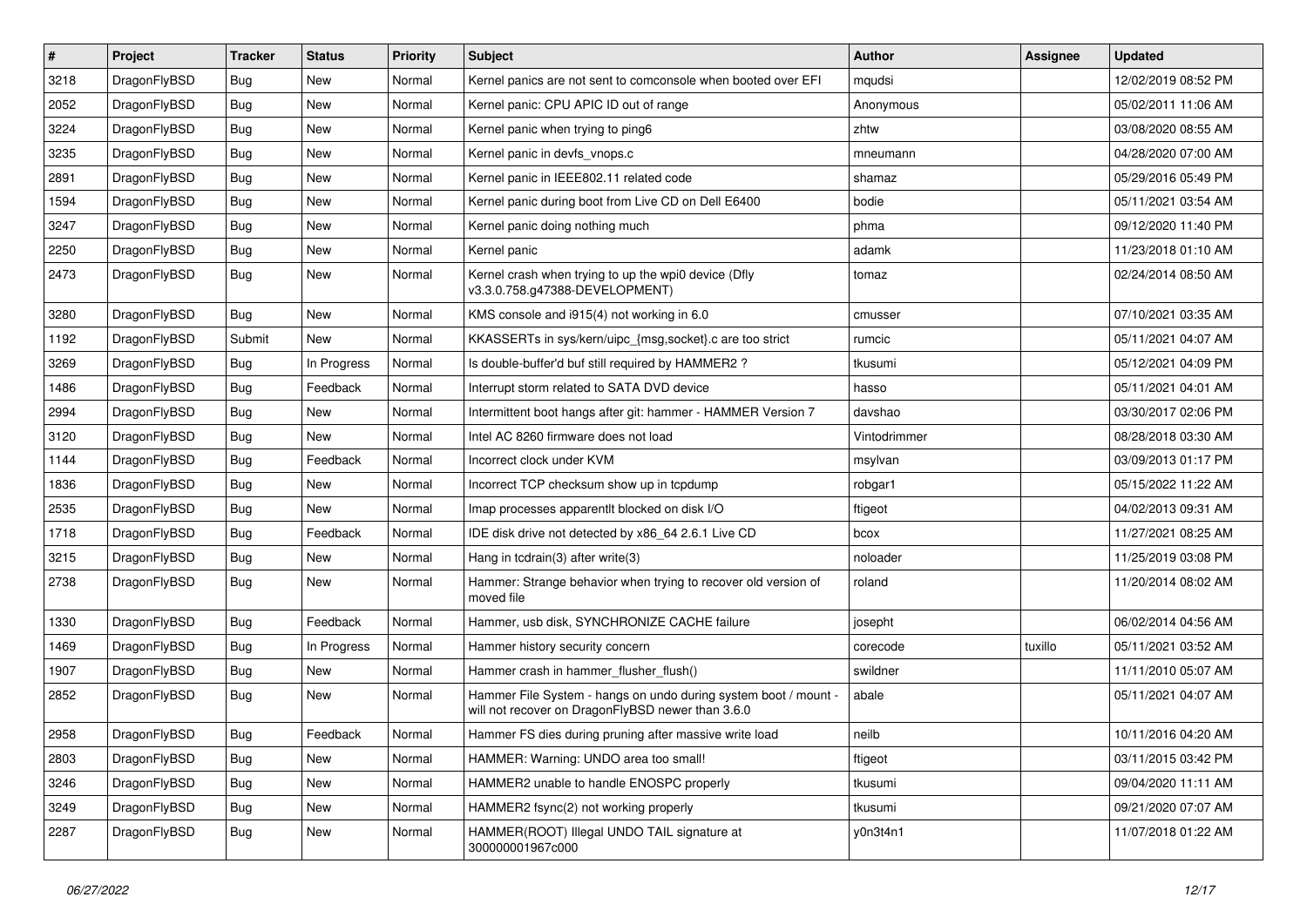| #    | Project      | <b>Tracker</b> | <b>Status</b> | <b>Priority</b> | <b>Subject</b>                                                                                            | Author        | <b>Assignee</b> | <b>Updated</b>      |
|------|--------------|----------------|---------------|-----------------|-----------------------------------------------------------------------------------------------------------|---------------|-----------------|---------------------|
| 2863 | DragonFlyBSD | <b>Bug</b>     | <b>New</b>    | Normal          | HAMMER synch tid is zero                                                                                  | shamaz        |                 | 12/12/2015 11:24 PM |
| 2647 | DragonFlyBSD | <b>Bug</b>     | <b>New</b>    | Normal          | HAMMER panic on 3.6.0                                                                                     | tuxillo       |                 | 05/11/2021 03:54 AM |
| 1717 | DragonFlyBSD | <b>Bug</b>     | Feedback      | Normal          | HAMMER panic in hammer cursor down()                                                                      | josepht1      |                 | 05/11/2021 04:05 AM |
| 2898 | DragonFlyBSD | Bug            | <b>New</b>    | Normal          | <b>HAMMER</b> panic                                                                                       | pavalos       |                 | 11/03/2018 07:05 AM |
| 1744 | DragonFlyBSD | <b>Bug</b>     | In Progress   | Normal          | HAMMER fsstress panic in hammer_setup_child_callback                                                      | vsrinivas     |                 | 05/11/2021 04:05 AM |
| 1749 | DragonFlyBSD | Bug            | In Progress   | Normal          | HAMMER fsstress panic in hammer_flush_inode_core<br>'ip->flush_state != HAMMER_FST_FLUSH'                 | vsrinivas     |                 | 05/11/2021 04:06 AM |
| 3047 | DragonFlyBSD | <b>Bug</b>     | <b>New</b>    | Normal          | <b>HAMMER</b> critical write error                                                                        | samuel        |                 | 06/19/2019 09:50 AM |
| 3301 | DragonFlyBSD | Bug            | <b>New</b>    | Normal          | Gkrellm from the packages is not showing logged in users in main<br>window, logged in users always $== 0$ | adrian        |                 | 01/08/2022 04:24 AM |
| 2674 | DragonFlyBSD | <b>Bug</b>     | <b>New</b>    | Normal          | <b>GPT Support</b>                                                                                        | ftigeot       |                 | 12/28/2015 02:54 PM |
| 1877 | DragonFlyBSD | Bug            | <b>New</b>    | Normal          | Freeze during 1st hammer cleanup after new install                                                        | elekktretterr |                 | 05/15/2022 11:43 AM |
| 3201 | DragonFlyBSD | Submit         | <b>New</b>    | Normal          | Fixes make search display                                                                                 | htse          |                 | 08/20/2021 04:02 PM |
| 2072 | DragonFlyBSD | Bug            | <b>New</b>    | Normal          | Fatal trap 12: stopped at lwkt send ipig3                                                                 | rumcic        |                 | 05/17/2011 04:12 AM |
| 2799 | DragonFlyBSD | Bug            | <b>New</b>    | Normal          | Fatal trap 12 caused by moused(8) -p /dev/cual0                                                           | opvalues      |                 | 03/04/2015 11:01 PM |
| 979  | DragonFlyBSD | Bug            | Feedback      | Normal          | Failure-prone USB mass storage (SB600? msdosfs? CAM?)                                                     | floid         |                 | 01/15/2015 08:38 AM |
| 3147 | DragonFlyBSD | Submit         | New           | Normal          | Enable headless installation                                                                              | ddegroot      |                 | 10/09/2018 01:25 PM |
| 1669 | DragonFlyBSD | <b>Bug</b>     | In Progress   | Normal          | Drive wont open using button                                                                              | elekktretterr |                 | 02/29/2012 12:05 PM |
| 3299 | DragonFlyBSD | Bug            | In Progress   | Normal          | DragonFlyBSD reports utterly wrong uptime (most of the time, right<br>after booting in)                   | adrian        |                 | 11/11/2021 01:43 PM |
| 2556 | DragonFlyBSD | <b>Bug</b>     | Feedback      | Normal          | DragonFly v3.5.0.81.gd3479 - Process signal weirdness                                                     | tuxillo       |                 | 12/17/2013 03:48 PM |
| 3197 | DragonFlyBSD | Bug            | <b>New</b>    | Normal          | DragonFly upgrades                                                                                        | tse           |                 | 04/18/2020 04:18 PM |
| 2619 | DragonFlyBSD | <b>Bug</b>     | <b>New</b>    | Normal          | DragonFly 3.6 can't be installed on a 6TB volume                                                          | ftigeot       |                 | 02/23/2014 11:55 PM |
| 2595 | DragonFlyBSD | <b>Bug</b>     | <b>New</b>    | Normal          | DragonFly 3.4.3 crashes on SUN Blade X6250 with Qlogic ISP 2432<br>FC card                                | Turvamies     |                 | 10/07/2013 11:53 AM |
| 2585 | DragonFlyBSD | <b>Bug</b>     | <b>New</b>    | Normal          | Dfly 3.4.3 on ESXi 5.1, HP Smart Array P410 passthrough<br>recognised, but not functioning                | yggdrasil     | swildner        | 05/09/2022 08:14 AM |
| 2498 | DragonFlyBSD | <b>Bug</b>     | New           | Normal          | DFBSD v3.2.2-RELEASE - LIST_FIRST(&bp->b_dep) == NULL"<br>failed in vfs_vmio_release                      | tuxillo       |                 | 05/31/2022 04:09 PM |
| 2351 | DragonFlyBSD | <b>Bug</b>     | In Progress   | Normal          | DFBSD v3.1.0.579.g44ccf - Stuck during startup, random freezes                                            | tuxillo       |                 | 04/24/2012 08:21 AM |
| 2345 | DragonFlyBSD | <b>Bug</b>     | In Progress   | Normal          | DFBSD v3.1.0.457.gd679f - NFS panic on diskless station                                                   | tuxillo       |                 | 04/07/2012 05:22 PM |
| 2358 | DragonFlyBSD | Bug            | In Progress   | Normal          | DFBSD v3.0.2.32.g928ca - panic: hammer: insufficient undo FIFO<br>space!                                  | tuxillo       | tuxillo         | 05/10/2021 02:50 AM |
| 1959 | DragonFlyBSD | <b>Bug</b>     | New           | Normal          | DFBSD v2.9.1.422.gc98f2 - Panic during boot - IPv6 and PF                                                 | tuxillo       |                 | 01/13/2011 03:37 AM |
| 2171 | DragonFlyBSD | Bug            | New           | Normal          | DFBSD v2.13.0.151.gdc8442 - panic: assertion "(*ptep &<br>$(PG_MANAGED PG_V)) == PG_V"$                   | tuxillo       |                 | 11/04/2011 05:06 PM |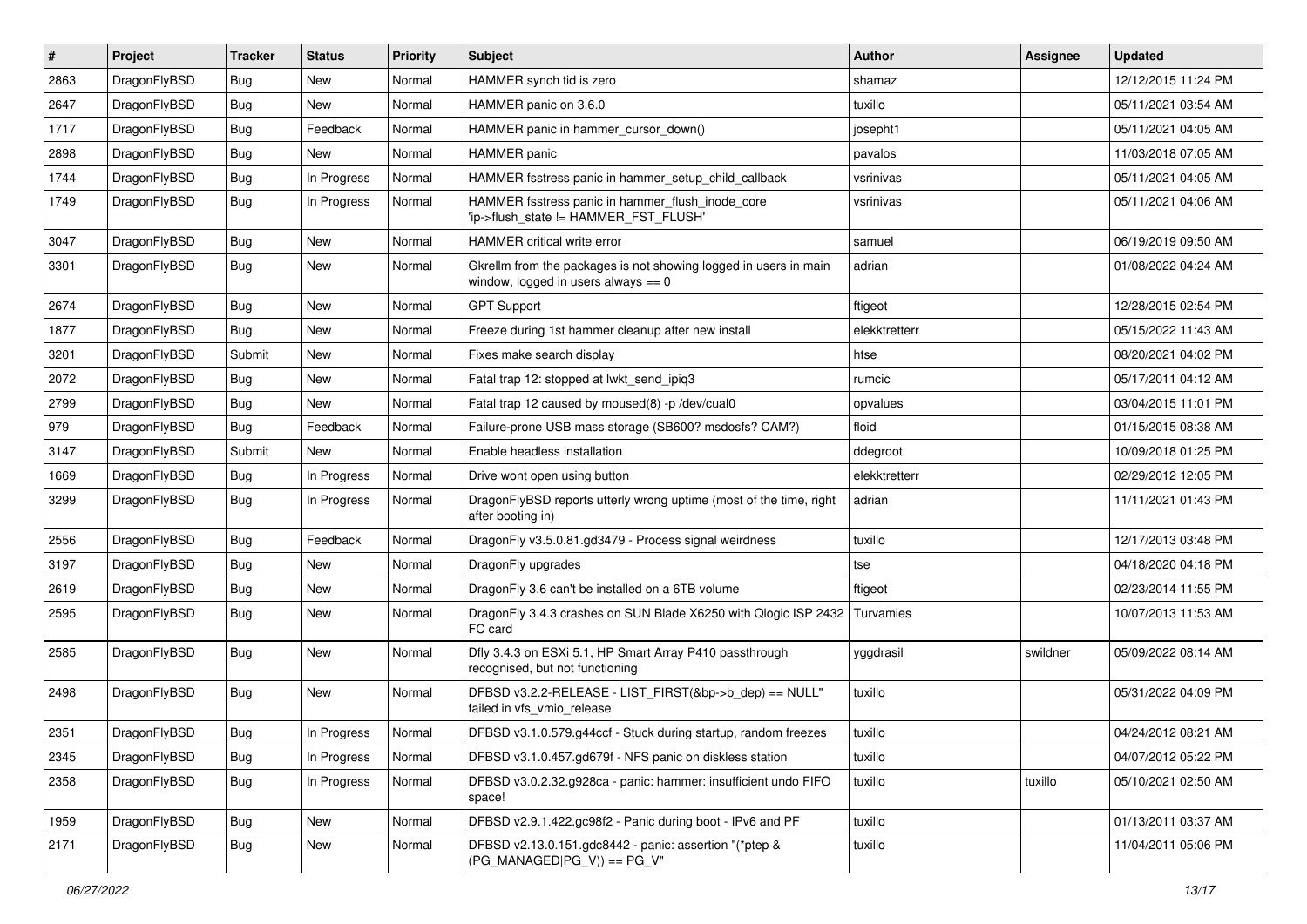| $\pmb{\#}$ | Project      | <b>Tracker</b> | <b>Status</b> | <b>Priority</b> | <b>Subject</b>                                                                                                     | <b>Author</b> | Assignee | <b>Updated</b>      |
|------------|--------------|----------------|---------------|-----------------|--------------------------------------------------------------------------------------------------------------------|---------------|----------|---------------------|
| 2166       | DragonFlyBSD | Bug            | <b>New</b>    | Normal          | DFBSD v2.13.0.109.g05b9d - Strange lockups                                                                         | tuxillo       |          | 10/29/2011 11:20 AM |
| 2129       | DragonFlyBSD | Bug            | <b>New</b>    | Normal          | DFBSD v2.11.0.661.gf9438 i386 - panic: lockmgr thrd_sleep                                                          | tuxillo       |          | 09/05/2011 09:49 AM |
| 2084       | DragonFlyBSD | <b>Bug</b>     | New           | Normal          | DFBSD v2.11.0.242.g4d317 - panic: zone: entry not free                                                             | tuxillo       |          | 07/03/2012 01:23 AM |
| 2078       | DragonFlyBSD | Bug            | New           | Normal          | DFBSD i386 v2.11.0.201.g3ed2f - Panic during installworld into a<br>vn0 device                                     | tuxillo       |          | 05/19/2011 07:50 PM |
| 1332       | DragonFlyBSD | <b>Bug</b>     | Feedback      | Normal          | DFBSD 2.2 - Booting usbcdrom/usbsticks on thinkpad hangs on<br>"BTX Halted"                                        | tuxillo       |          | 05/11/2021 04:00 AM |
| 2283       | DragonFlyBSD | <b>Bug</b>     | New           | Normal          | DFBSD DragonFly v2.13.0.957.g4f459 - pmap_release: page<br>should already be gone 0xc27120bc                       | tuxillo       |          | 01/23/2012 03:03 AM |
| 3208       | DragonFlyBSD | Bug            | New           | Normal          | Crash related to nfsd                                                                                              | tse           |          | 06/11/2020 05:52 AM |
| 2444       | DragonFlyBSD | <b>Bug</b>     | <b>New</b>    | Normal          | Crash during Hammer overnight cleanup                                                                              | justin        |          | 11/04/2012 07:58 AM |
| 3281       | DragonFlyBSD | Bug            | <b>New</b>    | Normal          | Crash after leaving unattended for a while                                                                         | bhaible       |          | 07/10/2021 03:32 AM |
| 1916       | DragonFlyBSD | <b>Bug</b>     | <b>New</b>    | Normal          | Constant crashes on x86_64 with UFS                                                                                | lentferj      |          | 11/21/2010 07:40 PM |
| 3152       | DragonFlyBSD | <b>Bug</b>     | Feedback      | Normal          | Console's size in ttyv0 and single user mode is sticking to 80x25,<br>while ttyv1 can make use of the whole screen | overtime      |          | 02/24/2019 01:08 AM |
| 1302       | DragonFlyBSD | <b>Bug</b>     | In Progress   | Normal          | Checkpoint regression?                                                                                             | sjg           | sjg      | 07/10/2013 05:22 PM |
| 2611       | DragonFlyBSD | Bug            | <b>New</b>    | Normal          | Change in IP address results in network not working                                                                | phma          |          | 12/05/2013 07:55 PM |
| 1961       | DragonFlyBSD | Bug            | <b>New</b>    | Normal          | Can't create dump from DDB                                                                                         | shamaz        |          | 01/29/2011 09:02 PM |
| 3313       | DragonFlyBSD | <b>Bug</b>     | New           | Normal          | Can't boot from my live USB at all. The kernel loading process<br>hangs.                                           | rempas        |          | 06/03/2022 12:16 AM |
| 1786       | DragonFlyBSD | <b>Bug</b>     | <b>New</b>    | Normal          | Calling NULL function pointer initiates panic loop                                                                 | sjg           |          | 10/11/2010 05:28 PM |
| 1727       | DragonFlyBSD | <b>Bug</b>     | Feedback      | Normal          | CD boot panic (2.6.1) (usb?)                                                                                       | kiril         |          | 05/15/2022 05:10 AM |
| 1411       | DragonFlyBSD | Bug            | Feedback      | Normal          | Burning doesn't work with ahci(4)                                                                                  | hasso         | dillon   | 05/11/2021 04:00 AM |
| 2210       | DragonFlyBSD | <b>Bug</b>     | New           | Normal          | Bugtracker cannot assign default project for new users                                                             | ahuete.devel  |          | 11/17/2011 11:30 AM |
| 1430       | DragonFlyBSD | Bug            | <b>New</b>    | Normal          | Buggy $w(1)$ ?                                                                                                     | hasso         | alexh    | 11/24/2010 08:09 AM |
| 3314       | DragonFlyBSD | <b>Bug</b>     | <b>New</b>    | Normal          | Bring virtio_console(4) from FreeBSD                                                                               | tuxillo       | tuxillo  | 05/29/2022 08:24 AM |
| 2630       | DragonFlyBSD | <b>Bug</b>     | New           | Normal          | Bring in latest iconv fixes from FreeBSD10 as well as csmapper<br>updates                                          | tuxillo       |          | 05/11/2021 03:54 AM |
| 2434       | DragonFlyBSD | <b>Bug</b>     | <b>New</b>    | Normal          | BTX Halted - Boot fails on USB/GUI                                                                                 | lucmv         |          | 10/17/2012 08:12 PM |
| 1975       | DragonFlyBSD | Bug            | New           | Normal          | Applications seg fault in select() and poll()                                                                      | rumcic        |          | 05/31/2022 02:58 PM |
| 2430       | DragonFlyBSD | <b>Bug</b>     | New           | Normal          | Alternate Password Hash method                                                                                     | robin.carey1  |          | 10/07/2012 06:28 AM |
| 2921       | DragonFlyBSD | Submit         | New           | Normal          | Allow moused to accept userland mouse events                                                                       | tautolog      |          | 05/11/2021 04:08 AM |
| 3189       | DragonFlyBSD | <b>Bug</b>     | New           | Normal          | Allow DragonFly Mail Agent to accept an alternate config via<br>command line switch                                | iang          |          | 08/16/2021 12:42 AM |
| 3276       | DragonFlyBSD | Submit         | New           | Normal          | Add option controlling whether gpt expand expands the last partition<br>(needs testing)                            | falsifian     |          | 07/10/2021 03:35 AM |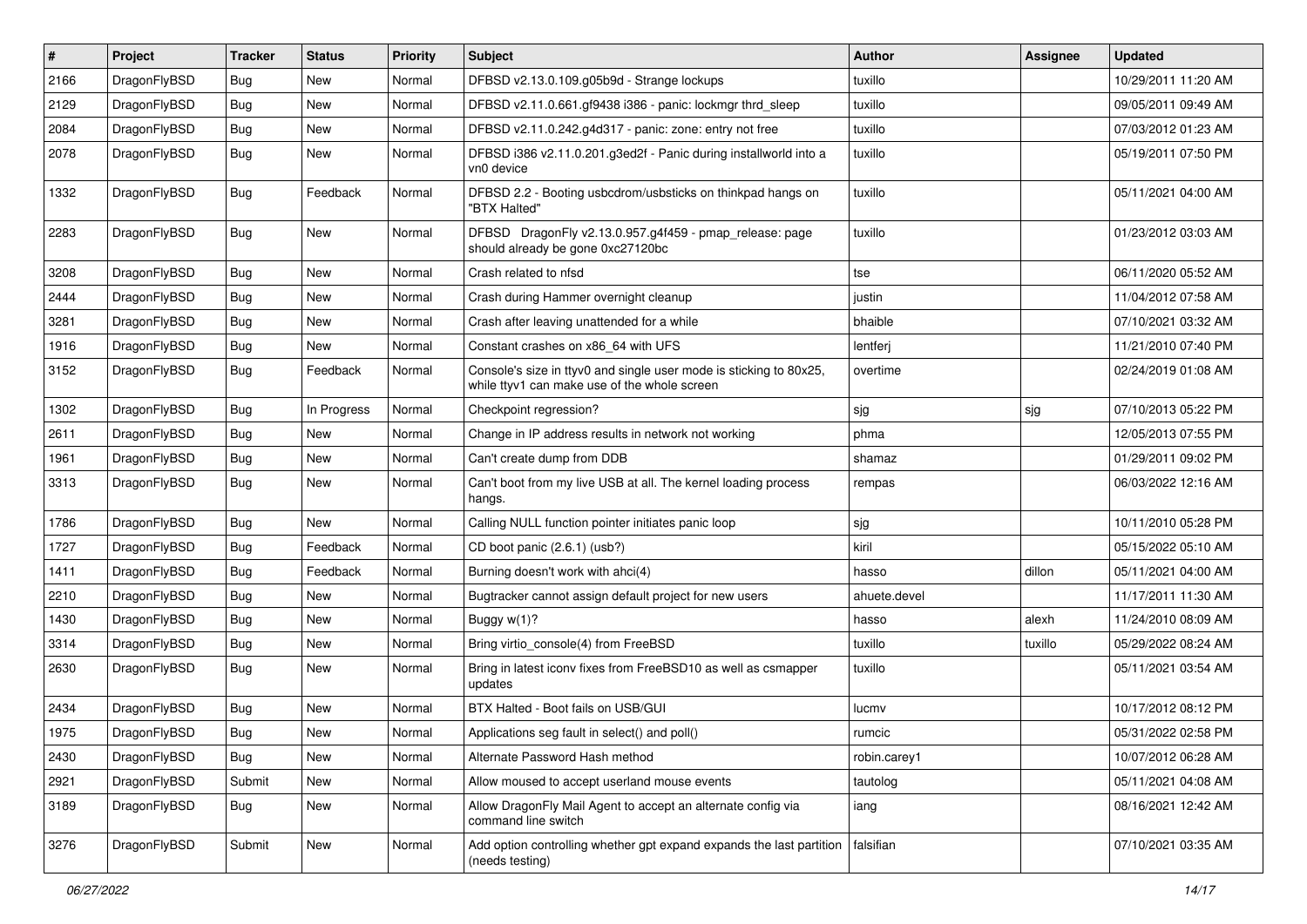| $\sharp$ | Project      | <b>Tracker</b> | <b>Status</b> | <b>Priority</b> | Subject                                                                                          | Author           | Assignee | <b>Updated</b>      |
|----------|--------------|----------------|---------------|-----------------|--------------------------------------------------------------------------------------------------|------------------|----------|---------------------|
| 3227     | DragonFlyBSD | Submit         | New           | Normal          | Add HAMMER2 instructions in the installation medium README                                       | daftaupe         |          | 03/26/2020 03:34 PM |
| 3135     | DragonFlyBSD | Submit         | <b>New</b>    | Normal          | Add EVFILT_RECV and EVFILT_SEND                                                                  | tautolog         |          | 05/25/2018 09:59 PM |
| 3295     | DragonFlyBSD | <b>Bug</b>     | In Progress   | Normal          | Adapt devel/libvirt for nvmm                                                                     | tuxillo          | tuxillo  | 11/03/2021 04:56 PM |
| 1592     | DragonFlyBSD | <b>Bug</b>     | Feedback      | Normal          | AcpiOSUnmapMemory: Warning, deallocation did not track<br>allocation.                            | eocallaghan      |          | 06/02/2014 07:45 AM |
| 1923     | DragonFlyBSD | <b>Bug</b>     | New           | Normal          | Abysmal NFS performance with IPv6                                                                | ftigeot          |          | 12/05/2010 09:34 PM |
| 2568     | DragonFlyBSD | <b>Bug</b>     | <b>New</b>    | Normal          | AHCI panic                                                                                       | josepht          |          | 06/07/2013 05:52 PM |
| 1181     | DragonFlyBSD | <b>Bug</b>     | In Progress   | Normal          | ACX111 panic                                                                                     | elekktretterr    |          | 05/11/2021 04:00 AM |
| 2816     | DragonFlyBSD | <b>Bug</b>     | <b>New</b>    | Normal          | A multitasking process being debugged can get stuck                                              | phma             |          | 05/19/2015 03:57 AM |
| 2138     | DragonFlyBSD | <b>Bug</b>     | <b>New</b>    | Normal          | > 100% CPU usage                                                                                 | robin.carey1     |          | 09/26/2011 12:20 PM |
| 2688     | DragonFlyBSD | <b>Bug</b>     | New           | Normal          | 67613368bdda7 Fix wrong checks for U4B presence Asrock Z77M<br>difficulty detecting USB keyboard | davshao          |          | 06/28/2014 07:08 PM |
| 2644     | DragonFlyBSD | <b>Bug</b>     | Feedback      | Normal          | 3.6.0-REL trap 9 on boot                                                                         | memmerto         |          | 11/27/2021 08:08 AM |
| 1293     | DragonFlyBSD | <b>Bug</b>     | New           | Normal          | 2.2.1-REL Installer Request                                                                      | mk               | tuxillo  | 05/11/2021 04:00 AM |
| 2107     | DragonFlyBSD | <b>Bug</b>     | New           | Normal          | 2.10.1 sata dvd drive issue                                                                      | ausppc           |          | 07/31/2011 08:41 PM |
| 2652     | DragonFlyBSD | <b>Bug</b>     | New           | Normal          | 189a0ff3761b47  ix: Implement MSI-X support locks up Lenovo<br>S10 Intel Atom n270               | davshao          |          | 05/14/2014 01:55 AM |
| 570      | DragonFlyBSD | <b>Bug</b>     | Feedback      | Normal          | 1.8.x: ACPI problems                                                                             | qhwt+dfly        |          | 06/02/2014 03:45 AM |
| 604      | DragonFlyBSD | <b>Bug</b>     | In Progress   | Normal          | 1.8.1-RELEASE - clock runs fast on mainboard ASUS P5A-B                                          | yeti             |          | 05/11/2021 03:55 AM |
| 2835     | DragonFlyBSD | <b>Bug</b>     | New           | Normal          | /usr/include/c++/5.0/bits/c++locale.h likes<br>POSIX_C_SOURCE>=200809                            | davshao          |          | 11/18/2015 03:40 AM |
| 1990     | DragonFlyBSD | <b>Bug</b>     | New           | Normal          | /mnt too large to mount                                                                          | peur.neu         |          | 02/16/2011 11:24 PM |
| 2416     | DragonFlyBSD | <b>Bug</b>     | <b>New</b>    | Normal          | ".' entry can be removed on mounted nfs filesystem                                               | ftigeot          | tuxillo  | 06/03/2014 04:40 AM |
| 2565     | DragonFlyBSD | <b>Bug</b>     | New           | Normal          | "ifconfig ix0 up" panic                                                                          | Itpig402a        |          | 06/03/2013 05:46 AM |
| 2797     | DragonFlyBSD | <b>Bug</b>     | In Progress   | Low             | vkernels with & without machdep.pmap mmu optimize                                                | yellowrabbit2010 |          | 11/27/2021 08:06 AM |
| 3132     | DragonFlyBSD | <b>Bug</b>     | New           | Low             | unifdef mined                                                                                    | bcallah          |          | 04/26/2018 08:34 PM |
| 1819     | DragonFlyBSD | <b>Bug</b>     | In Progress   | Low             | truss - Major revamping task list                                                                | tuxillo          | tuxillo  | 11/27/2021 08:45 AM |
| 3024     | DragonFlyBSD | <b>Bug</b>     | <b>New</b>    | Low             | sys/dev/netif/wi/if_wi.c:1090]: (style) Redundant condition                                      | dcb              |          | 04/11/2017 11:56 AM |
| 2252     | DragonFlyBSD | Bug            | New           | Low             | snd hda not useable if loaded via /boot/loader.conf                                              | xbit             | swildner | 12/14/2011 12:23 AM |
| 2877     | DragonFlyBSD | <b>Bug</b>     | New           | Low             | sed fails when working with UTF-8 locale and non-UTF symbols                                     | arcade@b1t.name  |          | 12/30/2015 11:20 AM |
| 3228     | DragonFlyBSD | <b>Bug</b>     | New           | Low             | pfi_kif_unref: state refcount <= 0 in dmesg                                                      | justin           |          | 03/05/2021 06:39 AM |
| 2403     | DragonFlyBSD | <b>Bug</b>     | New           | Low             | newfs -E doesn't handle /dev/serno device names properly                                         | ftigeot          |          | 08/17/2012 05:07 AM |
| 1538     | DragonFlyBSD | <b>Bug</b>     | New           | Low             | mountroot should probe file systems                                                              | corecode         | alexh    | 11/24/2010 06:35 PM |
| 1532     | DragonFlyBSD | <b>Bug</b>     | New           | Low             | jemalloc doesn't work on DragonFly                                                               | hasso            | sjg      | 08/02/2011 01:14 AM |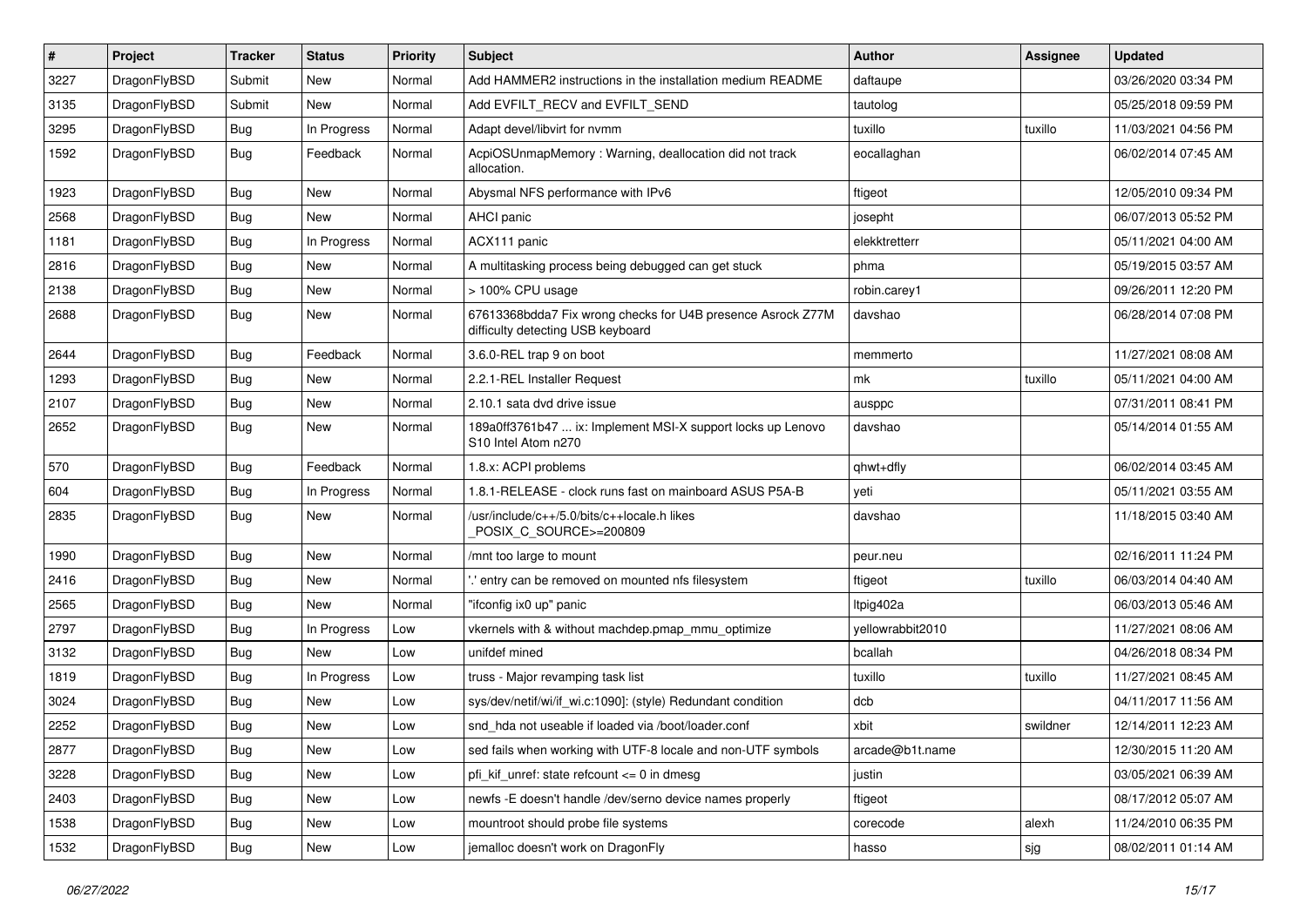| #    | Project      | <b>Tracker</b> | <b>Status</b> | <b>Priority</b> | <b>Subject</b>                                                                                                | Author             | Assignee | <b>Updated</b>      |
|------|--------------|----------------|---------------|-----------------|---------------------------------------------------------------------------------------------------------------|--------------------|----------|---------------------|
| 285  | DragonFlyBSD | <b>Bug</b>     | Feedback      | Low             | interrupt latency with re without ip address configured                                                       | thomas.nikolajsen  |          | 02/20/2014 10:30 AM |
| 1714 | DragonFlyBSD | <b>Bug</b>     | <b>New</b>    | Low             | hwpmc                                                                                                         | alexh              | swildner | 08/18/2012 02:03 PM |
| 2552 | DragonFlyBSD | <b>Bug</b>     | <b>New</b>    | Low             | hammer recovery should indicate progress                                                                      | phma               |          | 05/03/2013 12:13 AM |
| 2790 | DragonFlyBSD | Submit         | New           | Low             | filedesc softrefs increment code factoring                                                                    | dclink             |          | 02/21/2015 04:00 AM |
| 1127 | DragonFlyBSD | <b>Bug</b>     | Feedback      | Low             | cdrom drive not detected                                                                                      | tgr                | corecode | 01/15/2015 08:55 AM |
| 2882 | DragonFlyBSD | <b>Bug</b>     | <b>New</b>    | Low             | bridge sends packets from individual interfaces                                                               | arcade@b1t.name    |          | 01/09/2016 12:43 PM |
| 2680 | DragonFlyBSD | Bug            | <b>New</b>    | Low             | boot0cfg update makes box unbootable                                                                          | herrgard           |          | 06/10/2014 06:02 AM |
| 2878 | DragonFlyBSD | Bug            | New           | Low             | [fix] CCVER problem when using clang and cpu extensions<br>(intrinsics)                                       | arcade@b1t.name    |          | 06/24/2016 04:25 AM |
| 2631 | DragonFlyBSD | Bug            | In Progress   | Low             | Verify library versioning current with full package build and switch it<br>on (after publishing packages)     | tuxillo            |          | 05/11/2021 04:06 AM |
| 293  | DragonFlyBSD | Bug            | Feedback      | Low             | Various updates to the handbook                                                                               | victor             | victor   | 03/10/2013 04:46 AM |
| 2675 | DragonFlyBSD | <b>Bug</b>     | <b>New</b>    | Low             | Ultimate N WiFi Link 5300 get iwn_intr: fatal firmware error on 5GHz                                          | revuwa             |          | 05/11/2021 04:07 AM |
| 3311 | DragonFlyBSD | <b>Bug</b>     | <b>New</b>    | Low             | TrueCrypt support may cause kernel crash                                                                      | arcade@b1t.name    |          | 04/29/2022 06:19 AM |
| 1982 | DragonFlyBSD | Bug            | <b>New</b>    | Low             | There is no linuxulator on x86-64                                                                             | herrgard           |          | 05/31/2022 02:25 PM |
| 2529 | DragonFlyBSD | <b>Bug</b>     | New           | Low             | Sundance network adapter is not detected and attached                                                         | kworr              |          | 03/25/2013 02:29 AM |
| 2721 | DragonFlyBSD | Submit         | Feedback      | Low             | Some few zalloc calls to objcache ones replacements                                                           | dclink             | tuxillo  | 05/11/2021 04:08 AM |
| 1313 | DragonFlyBSD | Bug            | <b>New</b>    | Low             | Signal code in kernel needs major overhaul (signal queues,<br>si code, si addr)                               | hasso              |          | 05/11/2021 04:00 AM |
| 2095 | DragonFlyBSD | Bug            | <b>New</b>    | Low             | Running installer post-install: Unsupported DFUI transport "                                                  | greenrd            |          | 06/26/2011 09:20 AM |
| 2020 | DragonFlyBSD | <b>Bug</b>     | New           | Low             | Port brcm80211 driver from Linux to DragonFly BSD                                                             | studer             |          | 03/05/2011 10:54 PM |
| 1428 | DragonFlyBSD | <b>Bug</b>     | Feedback      | Low             | POSIX.1e implementation is too old                                                                            | hasso              | tuxillo  | 05/11/2021 04:00 AM |
| 3101 | DragonFlyBSD | <b>Bug</b>     | <b>New</b>    | Low             | PFI CGI install not working in dragonflybsd 5.0.1 USB install                                                 | bnegre82           |          | 05/11/2021 04:14 AM |
| 679  | DragonFlyBSD | <b>Bug</b>     | <b>New</b>    | Low             | Netgraph backward compatibility for old *LEN constants                                                        | nant               | nant     | 02/18/2014 05:45 AM |
| 2887 | DragonFlyBSD | <b>Bug</b>     | <b>New</b>    | Low             | Missing extattr_namespace_to_string and<br>extattr_string_to_namespace functions                              | rubenk             |          | 02/06/2016 05:09 AM |
| 385  | DragonFlyBSD | <b>Bug</b>     | Feedback      | Low             | Mail archive address removal                                                                                  | justin             | justin   | 03/09/2013 11:24 AM |
| 2859 | DragonFlyBSD | Bug            | <b>New</b>    | Low             | Installer configuration menu always highlights "Select timezone", no<br>matter which step was last completed. | cgag               |          | 12/02/2015 01:54 PM |
| 2858 | DragonFlyBSD | <b>Bug</b>     | New           | Low             | Installer "Local or UTC" question should have "No" selected by<br>default.                                    | cgag               |          | 12/02/2015 01:18 PM |
| 1882 | DragonFlyBSD | <b>Bug</b>     | New           | Low             | Idea for handling new USB vendor/device codes                                                                 | bmk                |          | 10/20/2010 12:15 PM |
| 1947 | DragonFlyBSD | <b>Bug</b>     | New           | Low             | GA-880GM-UD2H (rev. 1.3) AHCI fails to detect disks at the end of<br>the RAID controller                      | eocallaghan        |          | 11/27/2021 08:46 AM |
| 1148 | DragonFlyBSD | <b>Bug</b>     | In Progress   | Low             | BCM4311 wireless network adapter detected but not functional                                                  | archimedes.gaviola |          | 05/11/2021 04:00 AM |